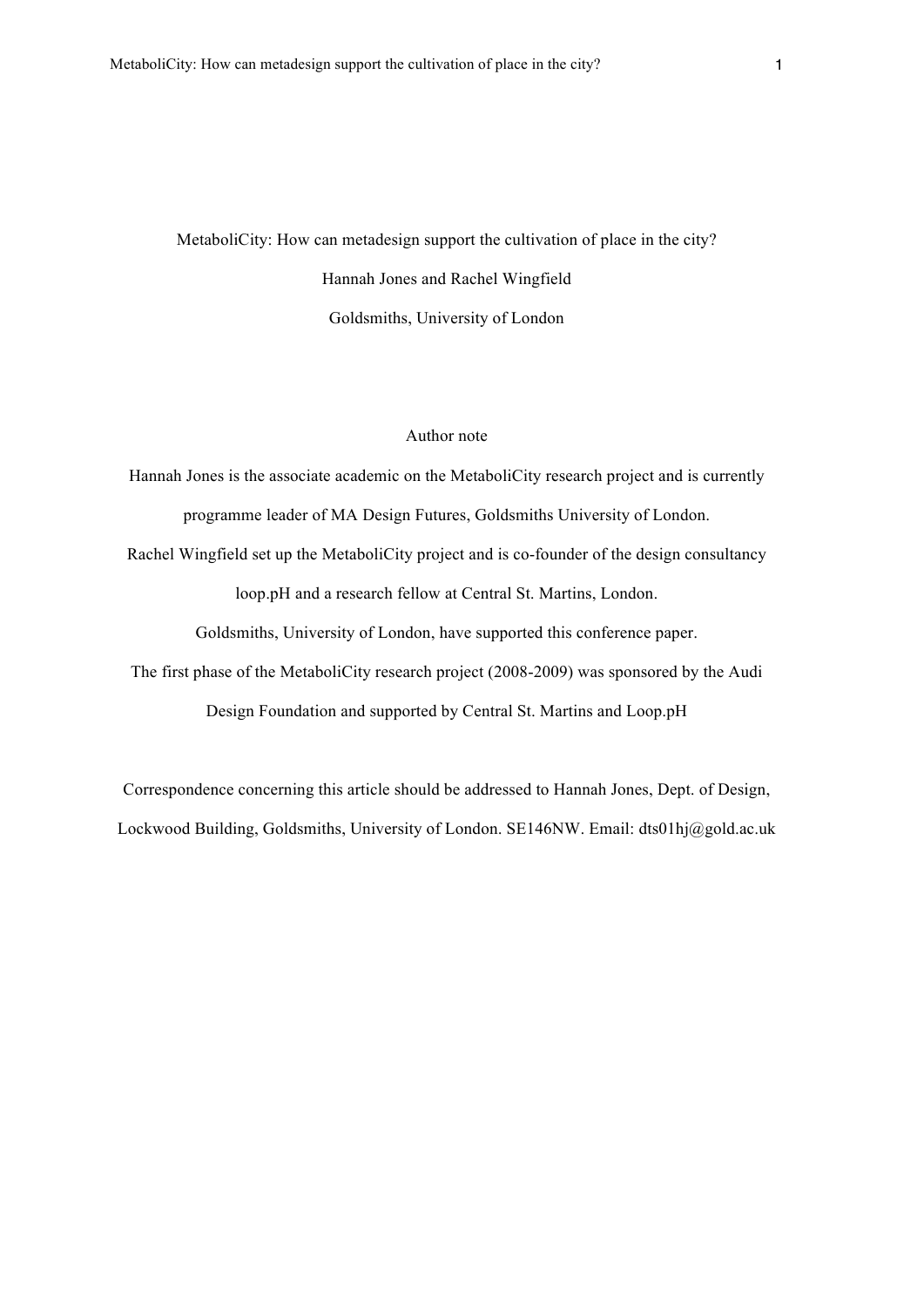#### **Abstract**

The sustainability agenda has inspired a growing interest and re-valuing of localized food production in cities such as London. This paper presents the findings from a one-year (October 2008 – October 2009) participatory design research project entitled 'MetaboliCity' (www.metabolicity.com). The project explored how designers can intervene sensitively within local urban food growing communities by providing a design thinking and crafting to help to sustain these initiatives and catalyse larger positive changes in the surrounding environment. The project was based at Central St. Martins in London, UK, facilitated by the design research group Loop.pH and funded by the Audi Design Foundation.

The aim of the project was to create, test and adapt tools and services for collaborative food growing in challenging city spaces. These included community workshops, urban grow-kits and an online collaborative network. A team of designers guided local participants through a set of envisioning, crafting, planting and documenting processes. This paper will introduce the project's socio-ecological approach to revaluing 'awkward spaces' (Jones, 2007) in the city to create places that are at the heart of local communities.

Metabolicity is the first applied design research project to test and adapt collaborative tools and processes that were developed as a part of the 'Benchmarking Synergy Levels within Metadesign' project. This project was funded by the Arts and Humanities Research Council (AHRC) and the Engineering and Physical Sciences Research Council (EPSRC) and based at Goldsmiths, University of London (2005-2008). Metadesign is a systemic, inter-disciplinary and emergent design process aimed at transcending existing specialist boundaries to create more joined-up solutions for the benefit of society and nature.

*Keywords:* Metadesign, 'knowledge ecology', localized food production, urban grow- kit, participatory design research, urban resilience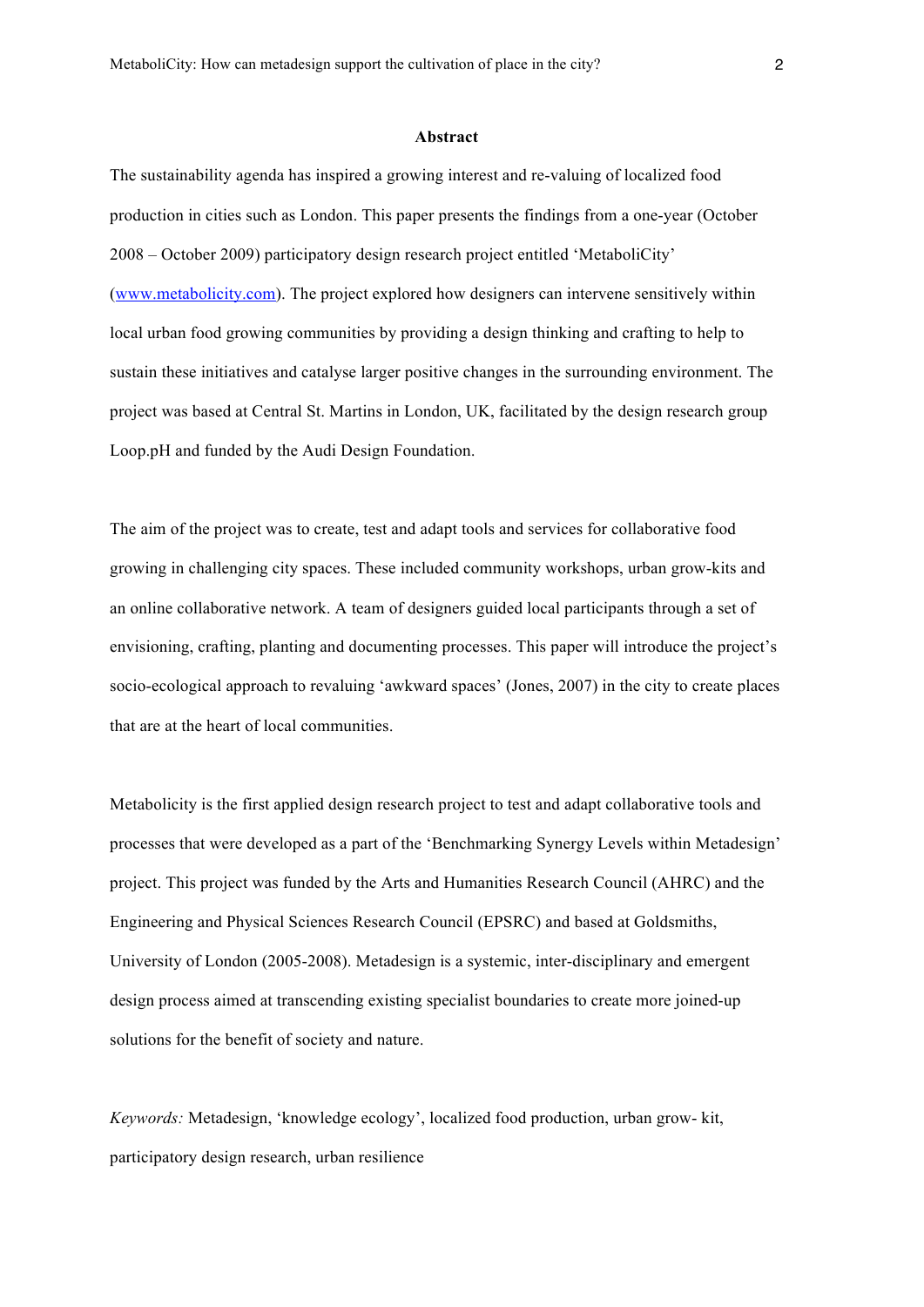MetaboliCity: How can metadesign support the cultivation of place in the city?

### *Living in the city*

This research was driven by the need to radically and creatively re-envision how we use and experience space in the built environment. It is predicted that by the year 2050, 75% of the world's population will be living in cities (Burnett and Sudjii, 2007). The MetaboliCity project takes place in London, at a time when the population of the city is approximately 7,500,000 (http://www.london.gov.uk, 2010). As our cities continue to grow, there is an increasing demand on infrastructures, resources and public and private space. We also face a new found uncertainty as to how we will be living in cities in light of emerging global issues such as climate change and economic instability. At a time when we are beginning to witness a collective change in the public's awareness of issues such as food production, energy providers and transport, how can design think ahead and think inventively about how we want our 'creative cities' (Landry, 2000) of the future to be?

### *The metabolic city*

This project approached the city as a complex and emergent living system where growth patterns and life cycles are an important part. One of the key figures of the 1960's Metabolism movement in utopian architecture, Kisho Kurokawa, described the city as a living organism, an evolving system that is being produced from the bottom up, rather than from the top down. Each part of the city has its functions and sense of locality, and it integrates the whole in its own terms (Kurokawa, 1992). MetaboliCity is the name for a vision of a city that metabolizes its resources and waste to supply its inhabitants with all the nourishment they need and more. The Metabolists worked with the idea of the 'city as process', stating that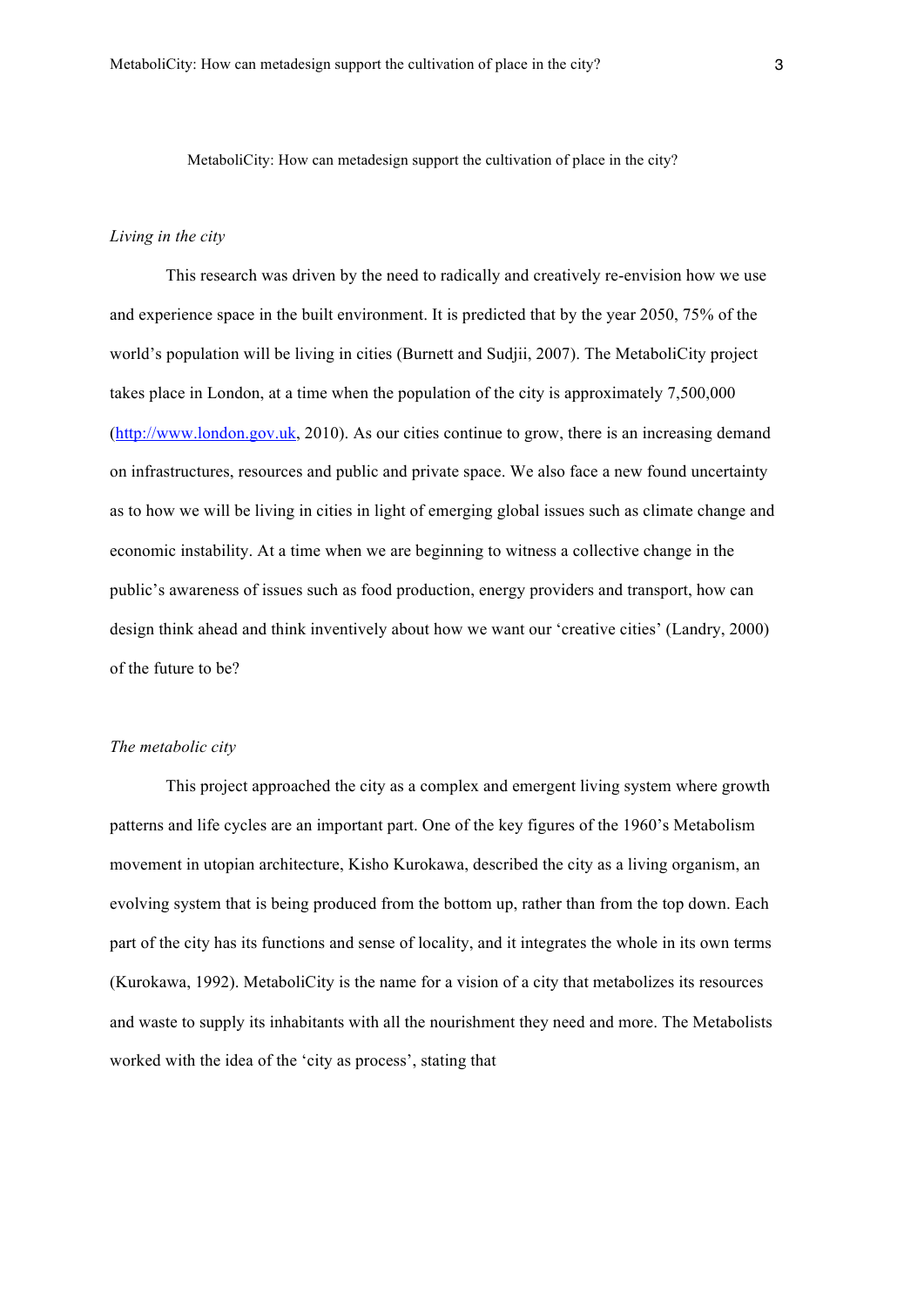*'We regard human society as a vital process – a continuous development from nebula. The reason why we use such a biological word, the metabolism, is that we believe design and technology should be denotation of human vitality.' (Lin, 2007)*

These architects rejected the modernist view of the city as a mechanical object viewing it instead as an organic process. This challenged the traditional notion of the master plan as a fixed and predetermined construct. In a recent article in 'Seed Magazine' exploring the notion of 'urban resilience', the metabolic flows of the city is made more tangible

*'A city's lifeblood is a continuous flow of stuff—fuel, consumer products, people, and services that enter it either actively, through human effort, or passively through natural processes like solar radiation, atmospheric currents, and precipitation.' (Montenegro, 2010. p2)*

Design is often planned, predetermined and fixed, whereas biology is evolutionary, adaptive and emergent. MetaboliCity was the outcome of a two-year (2007-2009) design and science collaboration between Loop.pH and the Nobel-winning molecular biologist Sir John Walker. Sir John Walker is responsible for the discovery of the rotary mechanism of ATP (adenosine triphosphate) that powers all biological processes, and is fundamental to all life. (See Fig. 1) Energy from the sun captured by plants through photosynthesis becomes the fuel for our metabolism. The MetaboliCity design team questioned whether a more synergistic relationship between structure and energy could be applied to urban design to create a connectivity and biointegration between the built environment and the surrounding ecosystems.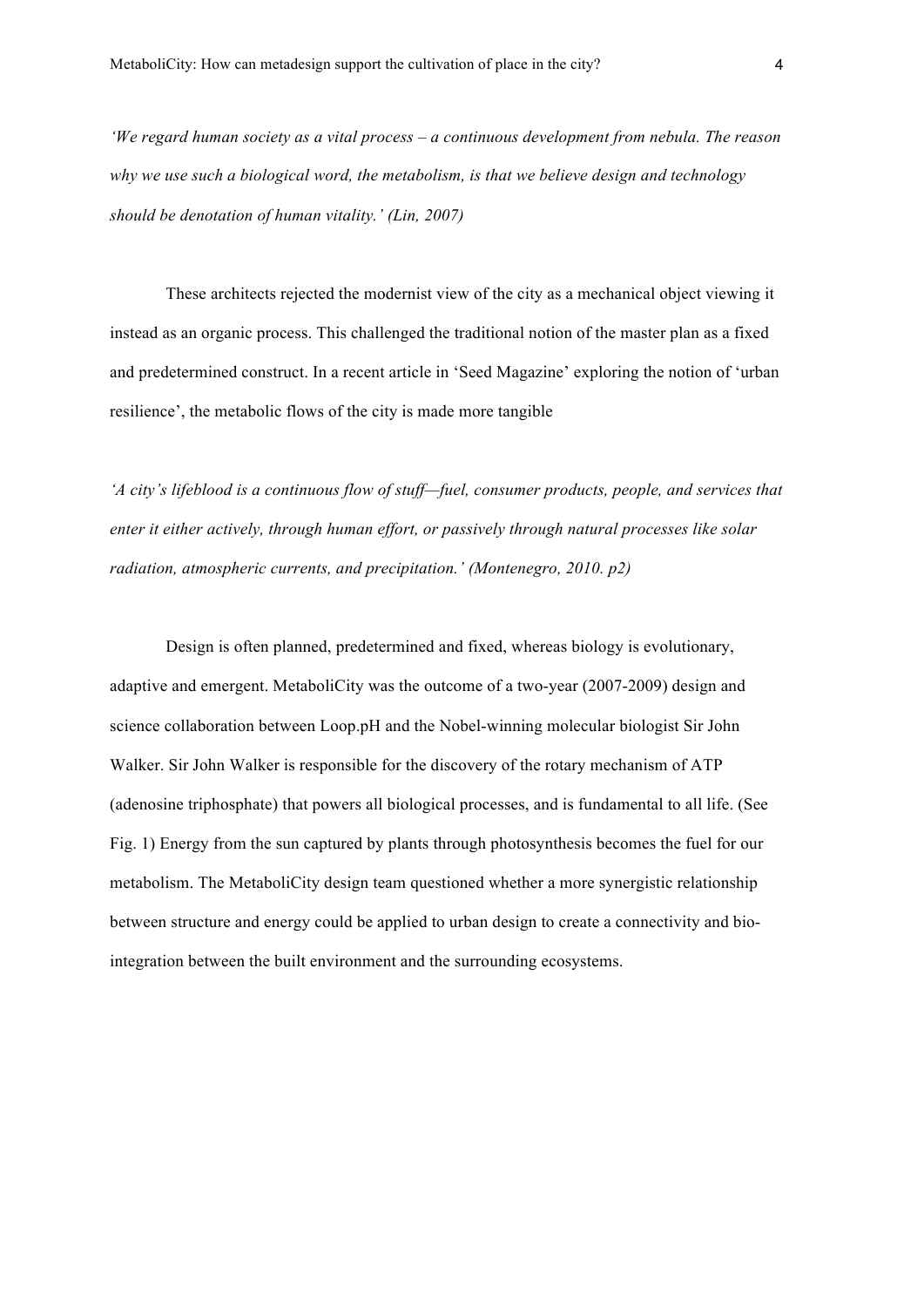

*Figure 1. An image of ATP (adenosine triphosphate)*

### *A socio-ecological approach to place-making*

The MetaboliCity project advocates a joined-up approach to mapping the social activities that take place in the city and the ecological cycles that are inherent in the urban environment. This approach is guided by underlying principles from resilience theory that highlights the interrelationship between people and their environment. These principles state that 'humans and nature are strongly coupled and co-evolving, and should therefore be conceived of as one "socialecological" system.' (Holling cited in Montenegro, 2010, p1). Rather than researching the social context and the environmental context as separate entities, the project focused on the relationships between the collaborative aspect of the food growing activities and these small pockets of urban ecology as one whole. Could there be a direct relationship between urban community collaboration and the cultivation of green places? Ecologists have discovered that 'Shanghai…had just 900 hectares of green space in 1975. By 2005 it had 27,000. So despite the city's tremendous growth, its proportion of urban nature is actually increasing.' (Montenegro, 2010). For this city, this indicates a positive relationship between a growing urban population and the growth of urban ecological habitats.

*The city and an emergent role for design*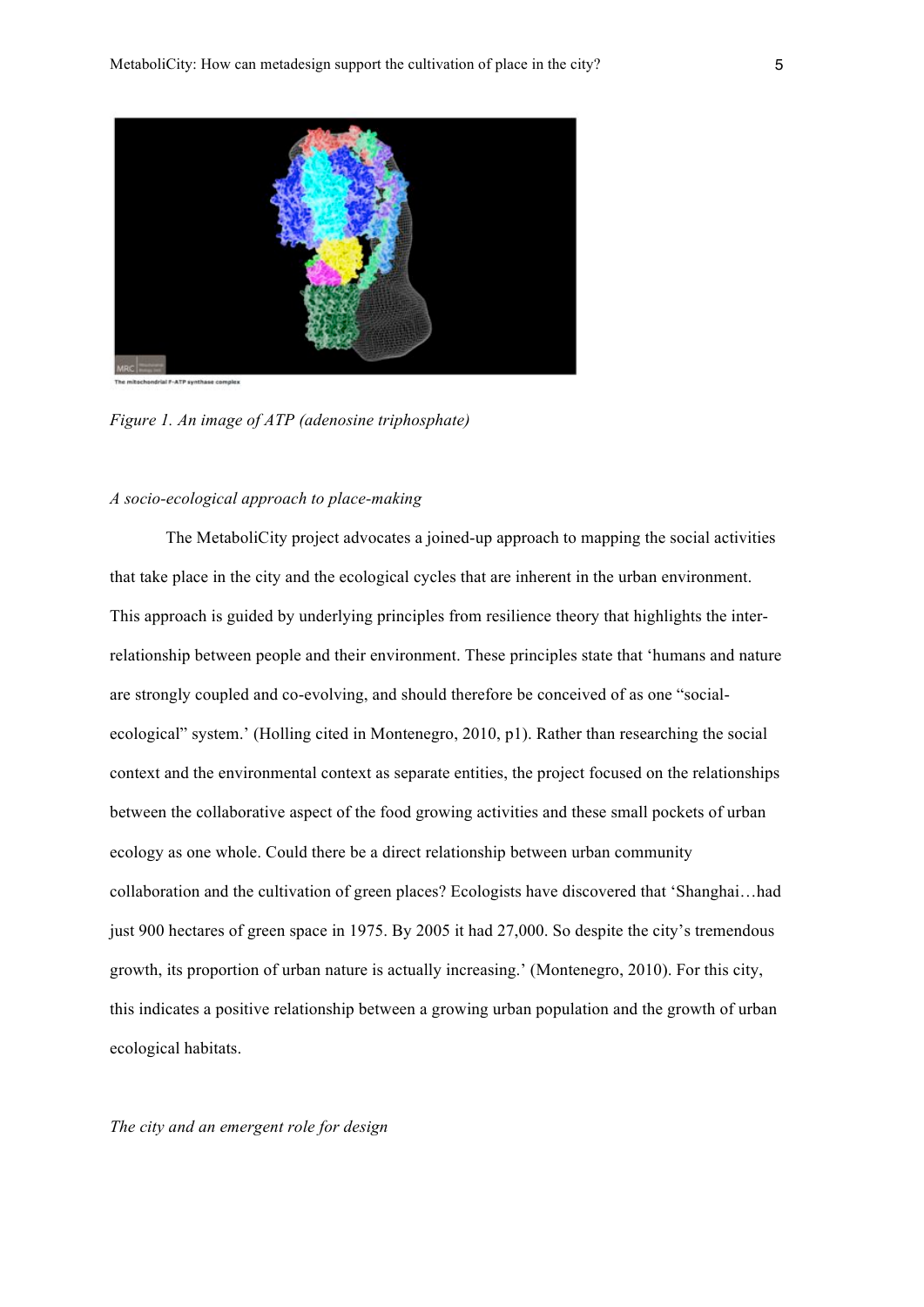The co-design process was intended to encourage people to take ownership and pride in their local environment. We are beginning to experience a change in the way we regard the spaces of our everyday environment. 'MetaboliCity' explored the potential use of challenging spaces in the city for localised food production. There are various other examples of public and private space in the city being used to seed local, bottom-up, social activities. In the book 'Architecture and Participation', the architect and theorist Doina Petrescu refers to these activities as 'discrete spatial interventions' that 'open up unexpected possibilities of thinking and acting in the public realm.' (Petrescu, 2002, p85). This highlights a potential new role for design in the city.

#### *Designers as urban interventionists*

The design critic John Thackara notes how 'Too much of the world is just too designed. Too much control over networks is detrimental to the social innovation upon which our future fortunes depend.' (Thackara, 2005, p94) In each of our cases, the amateur cultures of food production are self-initiated, emerging in between that which is designed and functional. Thackara discusses the importance of protecting design-free zones in the city where these bottom-up initiatives may flourish.

*'design-free situations, or free zones, in which planning and other top-down, outside-in improvements will be kept at bay to make space for the kinds of experimentation that can emerge, unplanned and unexpected, from wild, design-free ground.' (Thackara, 2005, p94)*

The role of the designer is to become a guardian of sorts within an urban context and to nurture spaces that are relatively design-free. Design as a final product is replaced by design as an ongoing forming process with emergent and partially unpredictable outcomes. These design-free spaces in turn welcome 'informal teams, self-managed organizations, small institutions, alternative spaces and individuals themselves' to take part in new creative practices. (Petrescu,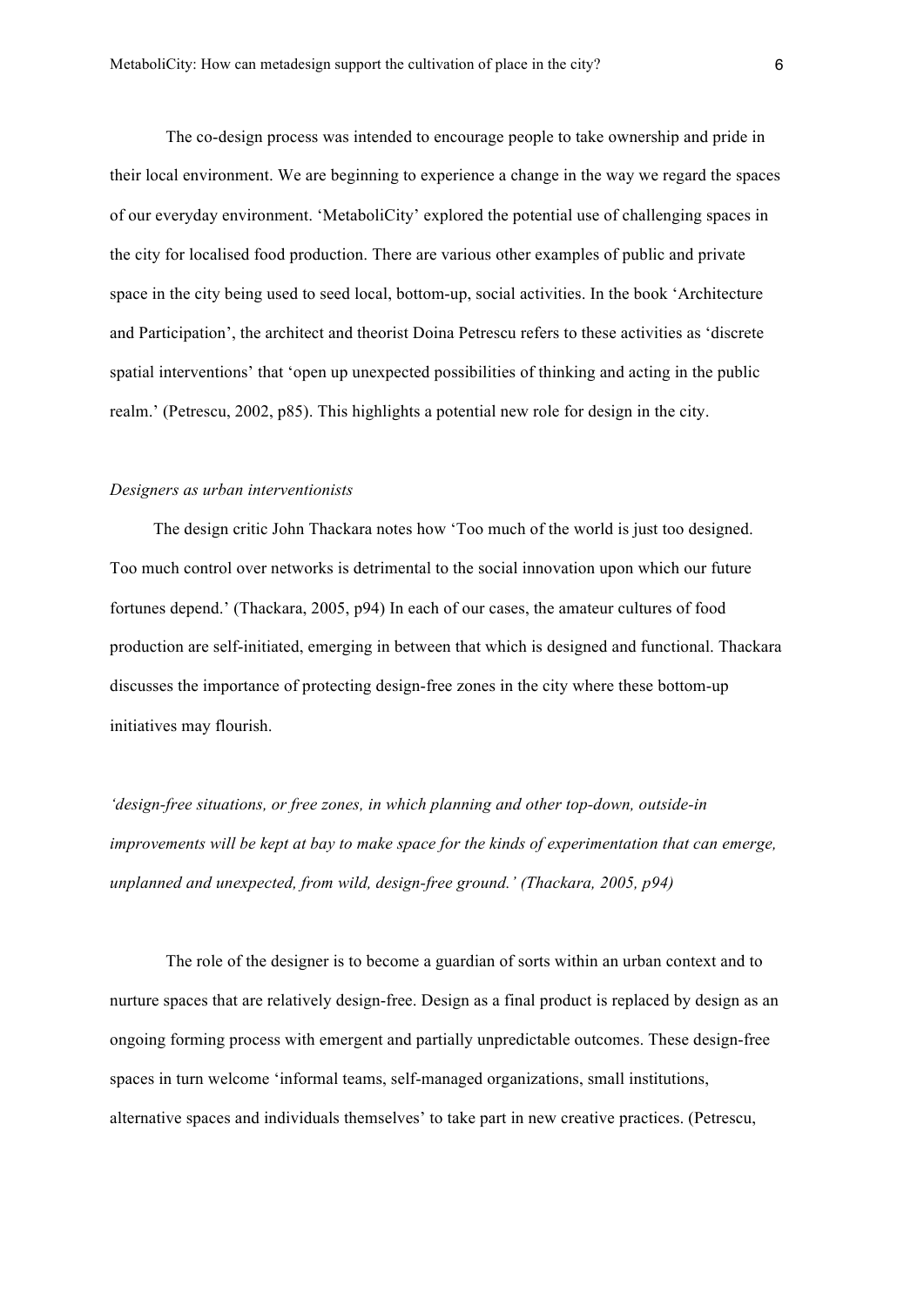2005, p.88) How can designers and developers become more supportive of these attempts at reclaiming place?

Each of the project sites acts as an urban catalyst, stirring up interest within the local area that in turn creates a positive ripple effect in environment beyond the site. For example, the allotment scheme that is taking place at St.Luke's community centre, one of our participating sites, has attracted amateur growers from housing estates in the nearby area as well as companies who send their employees for a voluntary day growing food and tidying the space. (See Fig. 2).



*Figure 2. The participants at St. Luke's community centre*

# *Cultivating place - the importance of urban agricultural*

The role of design in the context of MetaboliCity was one of cultivation. Cities have a high metabolic rate and can be experienced as unbalanced sites of vast consumption as opposed to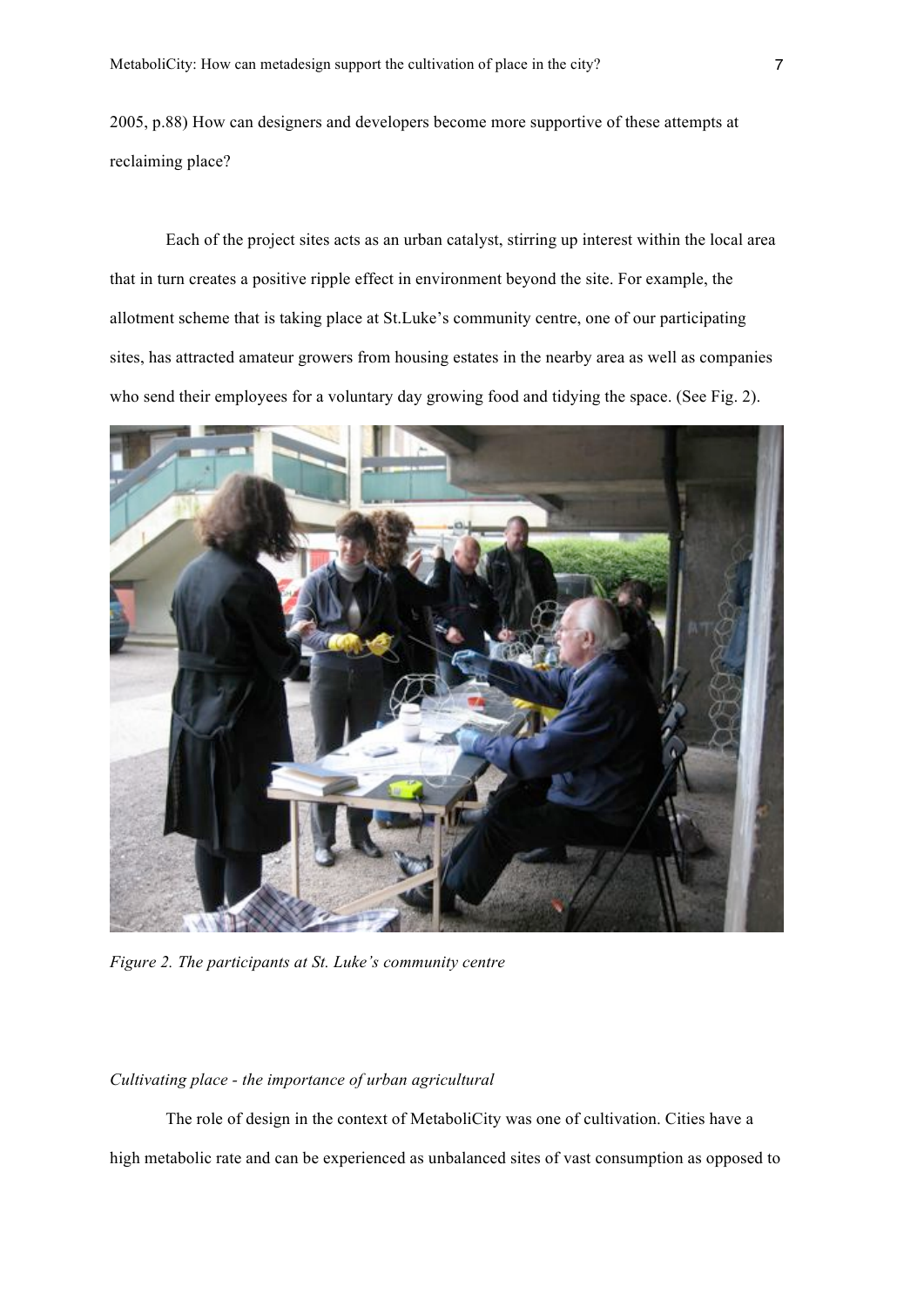sites of production. Our current global food system is highly volatile and methods of agriculture are dependent on energy intensive processes that can no longer support the increasing population. The importance of localised food production is now widely acknowledged and urban areas can play a significant role in contributing to the production of its resources.

Urban agriculture can increase food self-reliance and security in cities, be environmentally sustainable and increase the democratic control of the urban poor in meeting their basic needs. It represents a practice that can be connected with 'resource recycling and conservation, therapy and recreation, education and safe food provision, community development, green agriculture, and open space management' (Mourgeot, 2006, p. xiv). This study focused on the transformative power of design to reinvigorate and inspire urban communities to take ownership of under utilised space for small-scale food production.

#### **Methodological approach**

Using qualitative research methods such as semi-structured interviews and informal, on-site design workshops, the social, spatial, ecological and technological potential for producing food at each site was assessed. This process was guided by four key research questions

- 1. How can we grow food sustainability in urban spaces with limited resources, and how can design thinking facilitate such a production?
- 2. What is the role of the designer in agricultural initiatives? How can design be used to generate local participation and engagement with urban spaces?
- 3. How can a communication platform for experts and non-experts be created to share best practice, disseminate information and network with a wider community engaged with urban agriculture?
- 4. How do people experience the role of technology and innovation in the context of ecology and agriculture?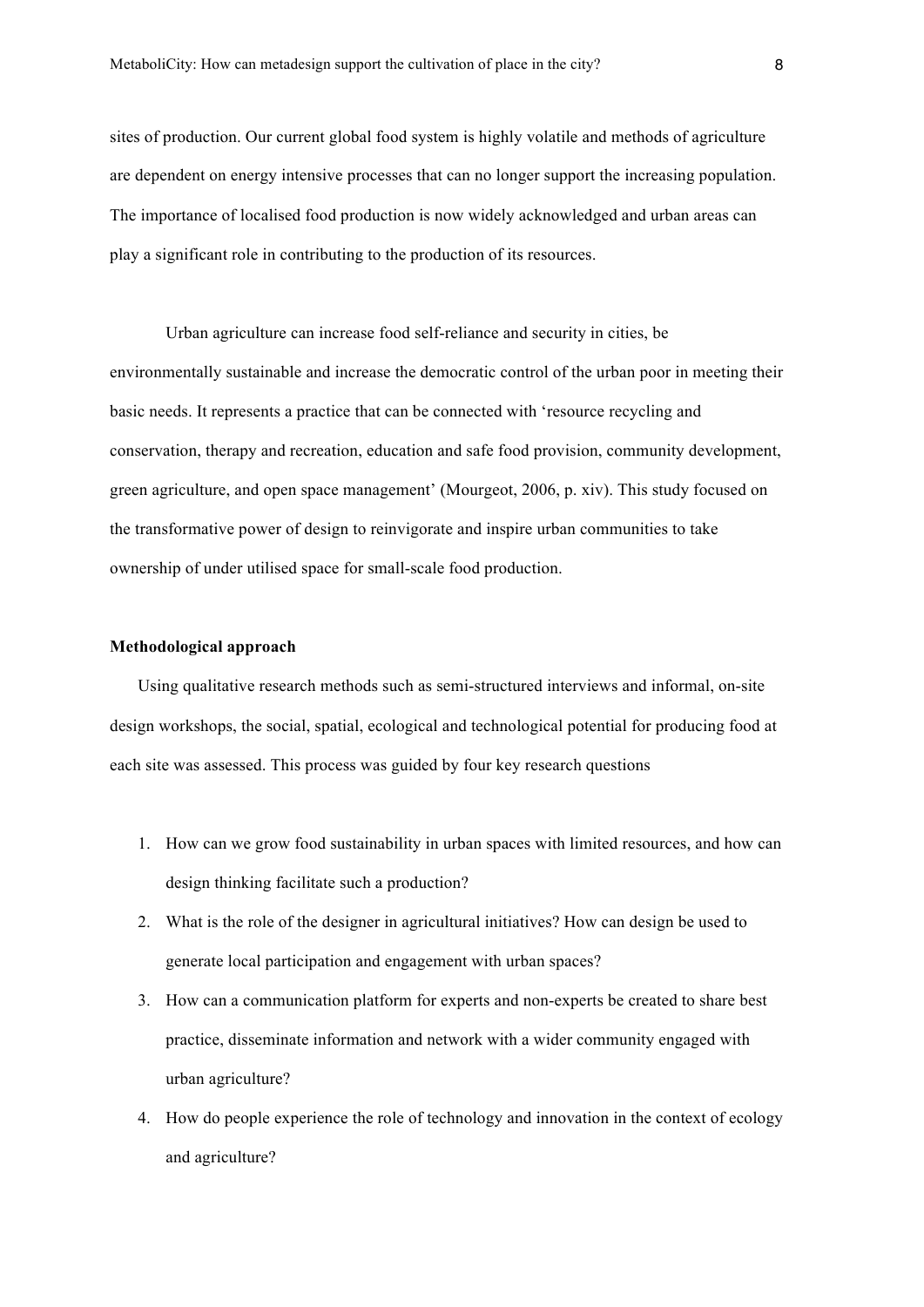#### *A systemic approach to researching the city*

The research questions were intended to cover a broad scope of issues. The research aimed to develop a deeper understanding of systems thinking to help map transitory urban environments and the bottom-up activities that take place there. To investigate the research questions, four case study sites were identified in the city. We aimed to build a holistic picture of each of the sites. This included for example, the politics of the spaces in terms of ownership and land-use and the use of social networking technology by each of the communities. We approached this research project with the ambition to create a large-scale positive transformation in the city by supporting small, bottom-up interventions. This transformation can only be achieved with a strong collaborative effort and a holistic appreciation of the environmental context. Montenegro, is his article about urban resilience notes how

*'From a systems standpoint, what cities are doing is creating a network—which in itself could strengthen resilience. Knowledge generated in one place could be used in another, and experiences and best practices could be shared.' (Montenegro, 2010, p4)*

To achieve a positive systemic transformation in the built environment MetaboliCity harnessed the knowledge of a resilient design network.

### *A diverse group of researchers and designers*

The project aimed to create a flat platform for amateur food growers and experts in the field of agriculture and urban design to share knowledge and contribute new insights into the use of challenging city spaces for local food production. A design and research team facilitated this interdisciplinary and participatory process. The project harnessed specialist knowledge from a range of advisors from the fields of plant science, permaculture, cooking, farming, wildlife and eco-architecture. The open and action-orientated nature of the research was informed by the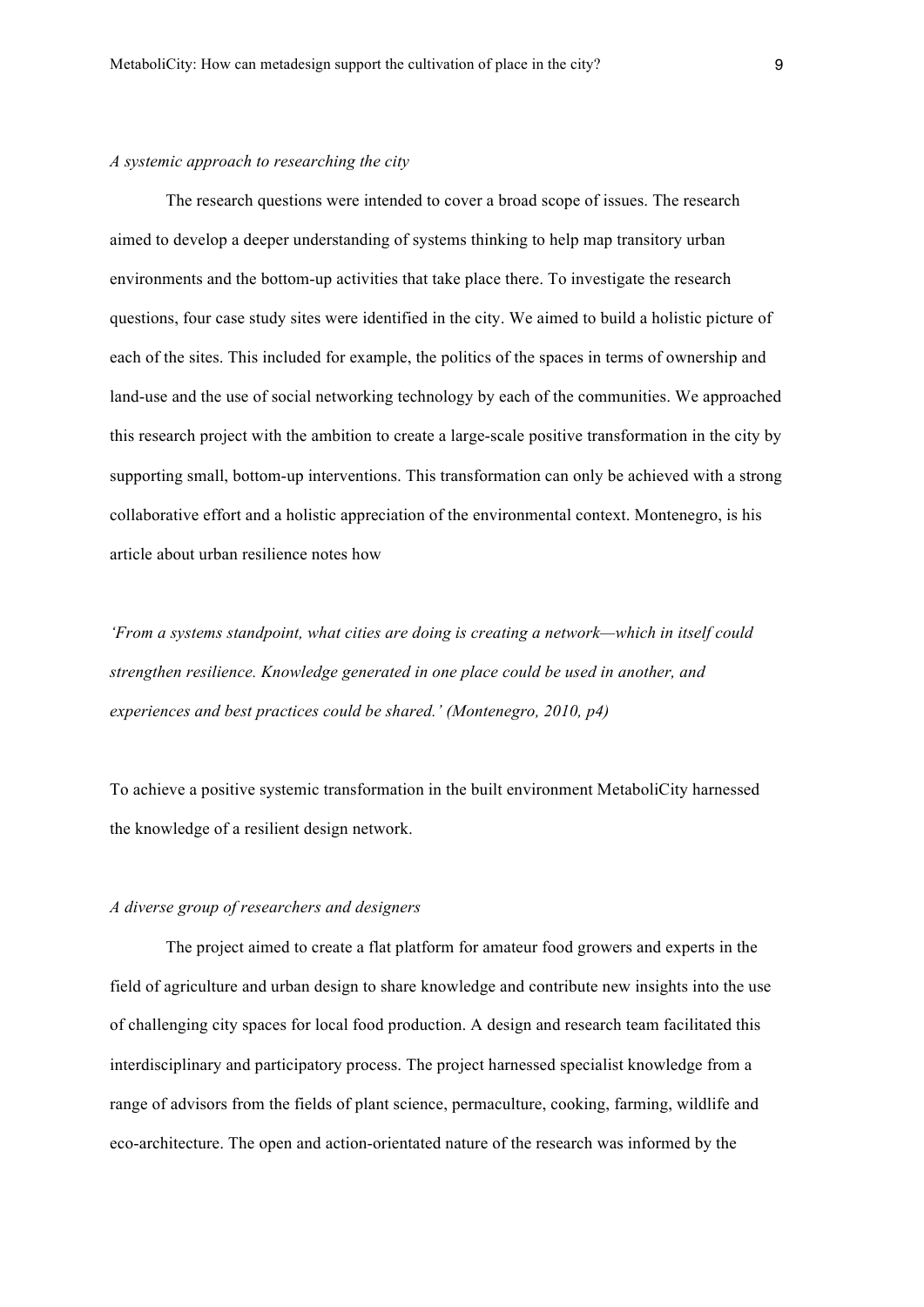notion of 'co-operative inquiry' (Heron and Reason, 2006). Co-operative inquiry is defined by the action research experts Heron and Reason as

*'a way of working with other people who have similar concerns and interests to yourself, in order to: (1) understand your world, make sense of your life and develop new and creative ways of looking at things; and (2) learn how to act to change things you may want to change and find out how to do things better.' (Heron and Reason, 2006, p144)*

The design and research team facilitated a group of 'co-researchers' at each of the case study sites and became 'co-subjects' in the research themselves. They found themselves taking an external, strategic and facilitation role in the design process as well as an internal, collaborative role within each of the project workshops, sharing the same platform as the other participants. The design theorist Ezio Manzini defines this dual role for design as 'design *in* the designing networks' where designers are engaged in peer-to-peer participation and 'design *for* the designing networks', where designers become 'system enablers'. (Ezio Manzini, 2007, http://sustainableeveryday.net/manzini/?p=17)

#### *The research framework and project methods*

The project context, structure, outcomes and methods and processes have been holistically mapped using a tetrahedral structure (See Fig. 3). This is a non-hierarchical and relational concept model developed by Professor John Wood at Goldsmiths, University of London to help designers to structure written proposals. Wood describes how 'The tetrahedron affords parallel, selfreflexive, relational representations. It provides an almost ideal basic format for representing a manageable set of relations.' (Wood, 2005) The tetrahedron helps to define each of the four key areas of the research project which are the role of design, the environment, the participants and the grow kit and guidelines. The tetrahedron also enables the relationships in between these four areas to be explored, analysed and evaluated in a methodical fashion.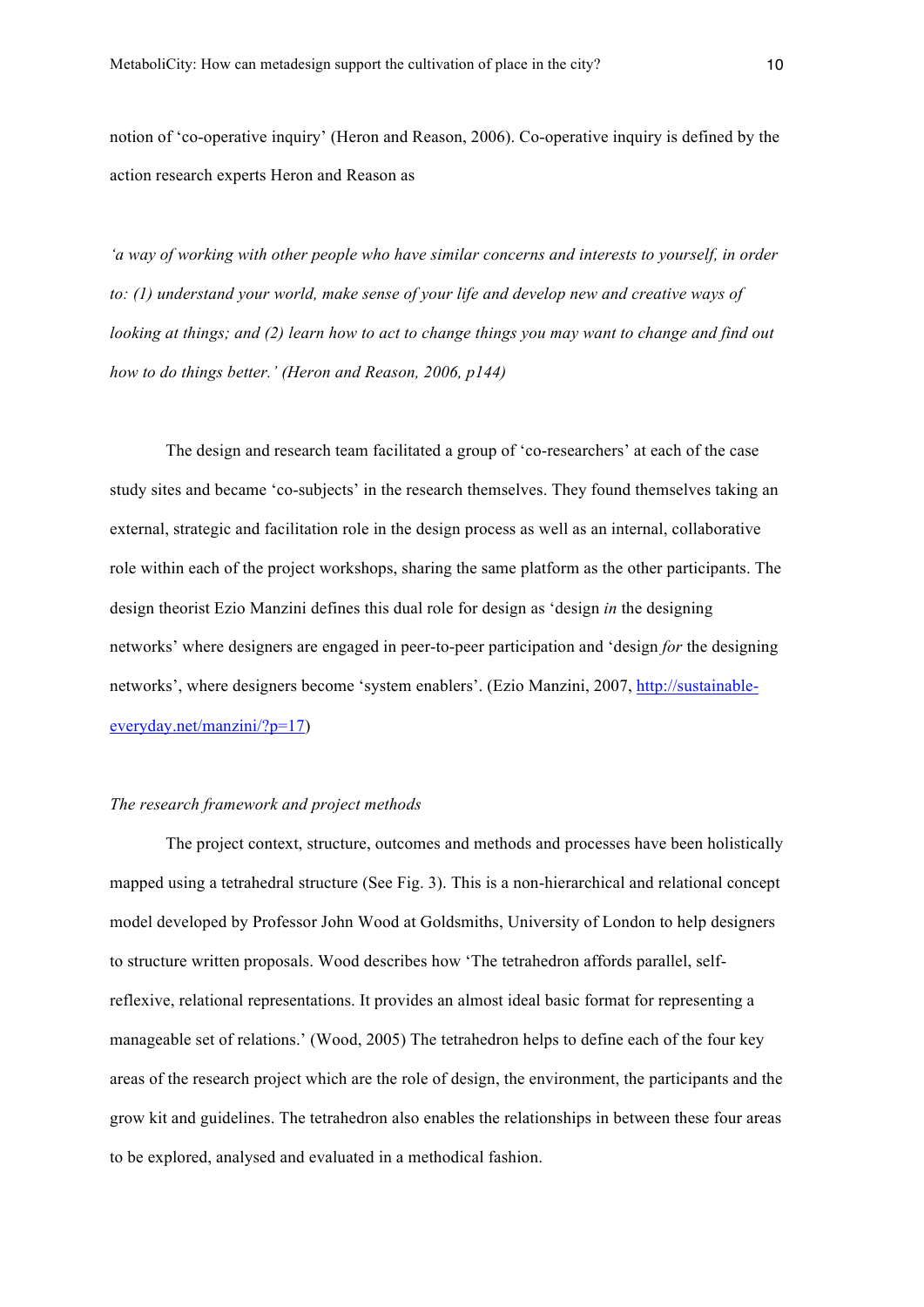

*Figure 3. Tetrahedral project structure*

The project employed ecological metaphors to describe the design and research process, moving away from the mechanistic and static metaphors that are usually assigned to the industrial design process. The structure of the research was defined by an ecomimetic 'grow framework' that both charted the progress throughout the project whilst reflecting the lifecycle of growth that occurred over the twelve months. We began the project with a seeding process, carrying out semistructured interviews with each site that encouraged the participants to plan what they needed and dream about the best outcomes for their environments. At the mid-phase of the project or the nurturing stage the design team facilitated grow-kit workshops, where participants co-crafted with the design team their plant growing installations and the plants themselves were introduced to the sites. Feedback from the mid-phase participant interviews helped to adapt the design of the growkits for each site, attending to any problems that emerged. Towards the end of the research process there was a knowledge ecology workshop with all of the participating sites. At this workshop we harvested ideas and food from each of the sites. The final phase of the research was a last round of evaluative interviews with the participants and the design team before each of the sites entered a winter, reflective period.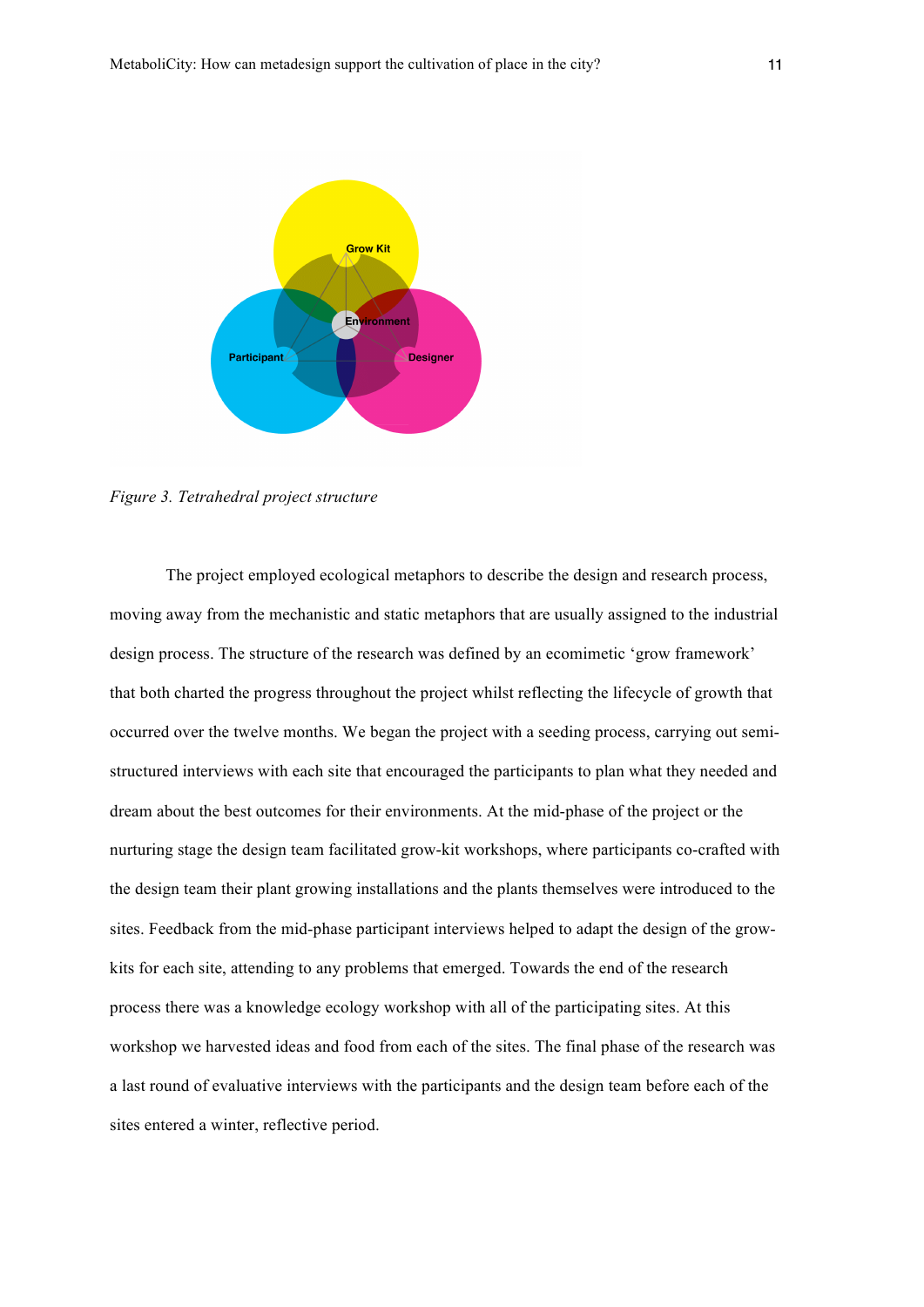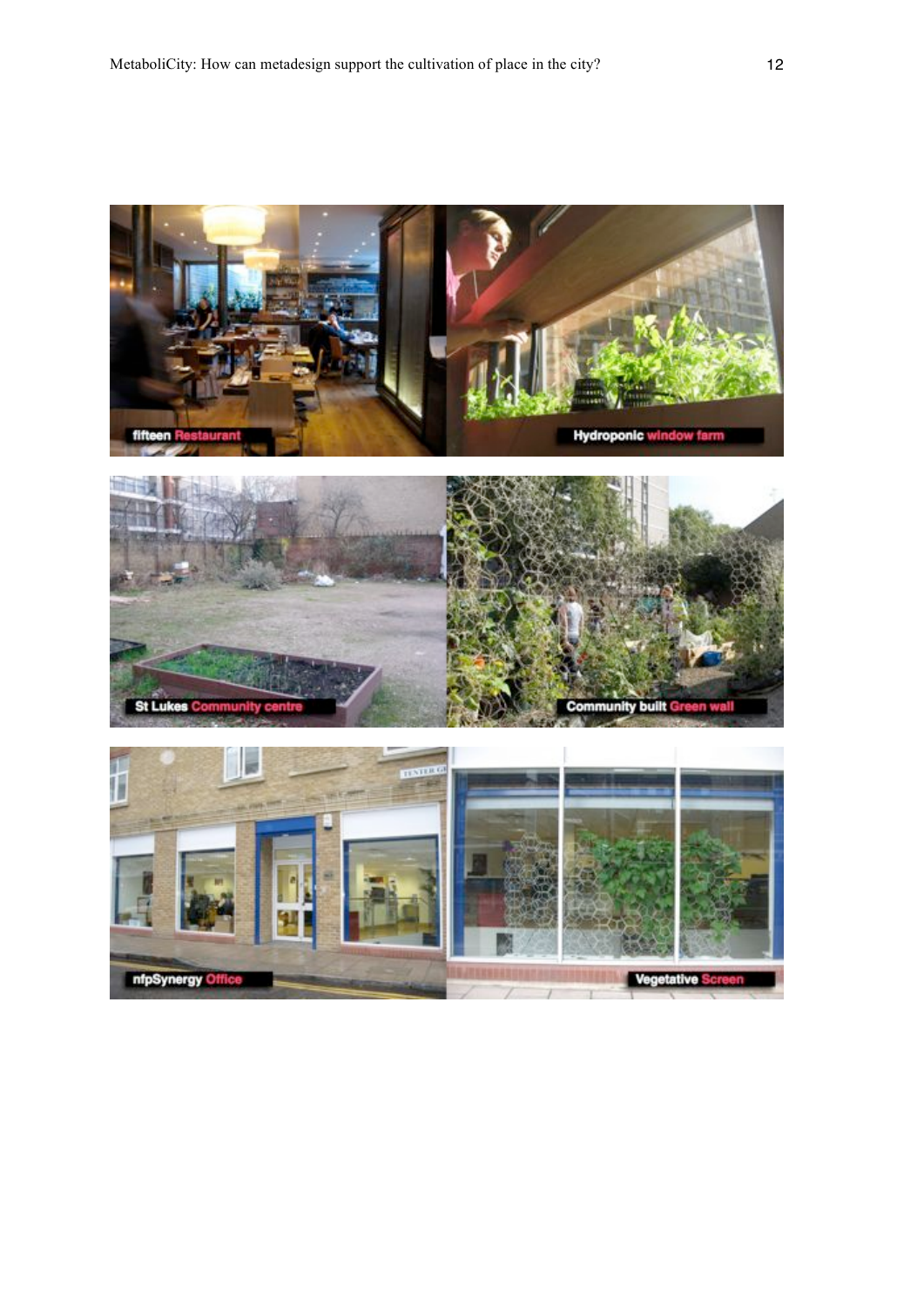

*Figure 4. Case study sites*

### *An overview of the four case studies*

The design team identified four case study sites in the city of London. The case studies tested the feasibility of urban food production at a variety of locations. (See Fig. 4) These were a

- **Restaurant**
- Community/ public space
- Workplaces/ Office
- · Housing

A diverse sample of sites were chosen to recognise that a diverse and adaptive portfolio of growkit solutions were needed to reflect the unique social, physical, ecological and climatic conditions at play in the city. (See Fig. 5)

The example of a workspace that was chosen was NFP Synergy, a research office based in Spitalfields, East London. They had already started to experiment with growing herbs in their kitchen and tomatoes in their front window. Jamie Oliver's restaurant Fifteen took part which is coupled with the Fifteen Foundation that co-ordinates the young chef apprentice scheme. The restaurant has fine dining downstairs and an Italian restaurant upstairs. There are also two floors of offices above the restaurant. The community space that volunteered was St.Luke's community centre. They had a collection of small allotments in their car park and some leftover space behind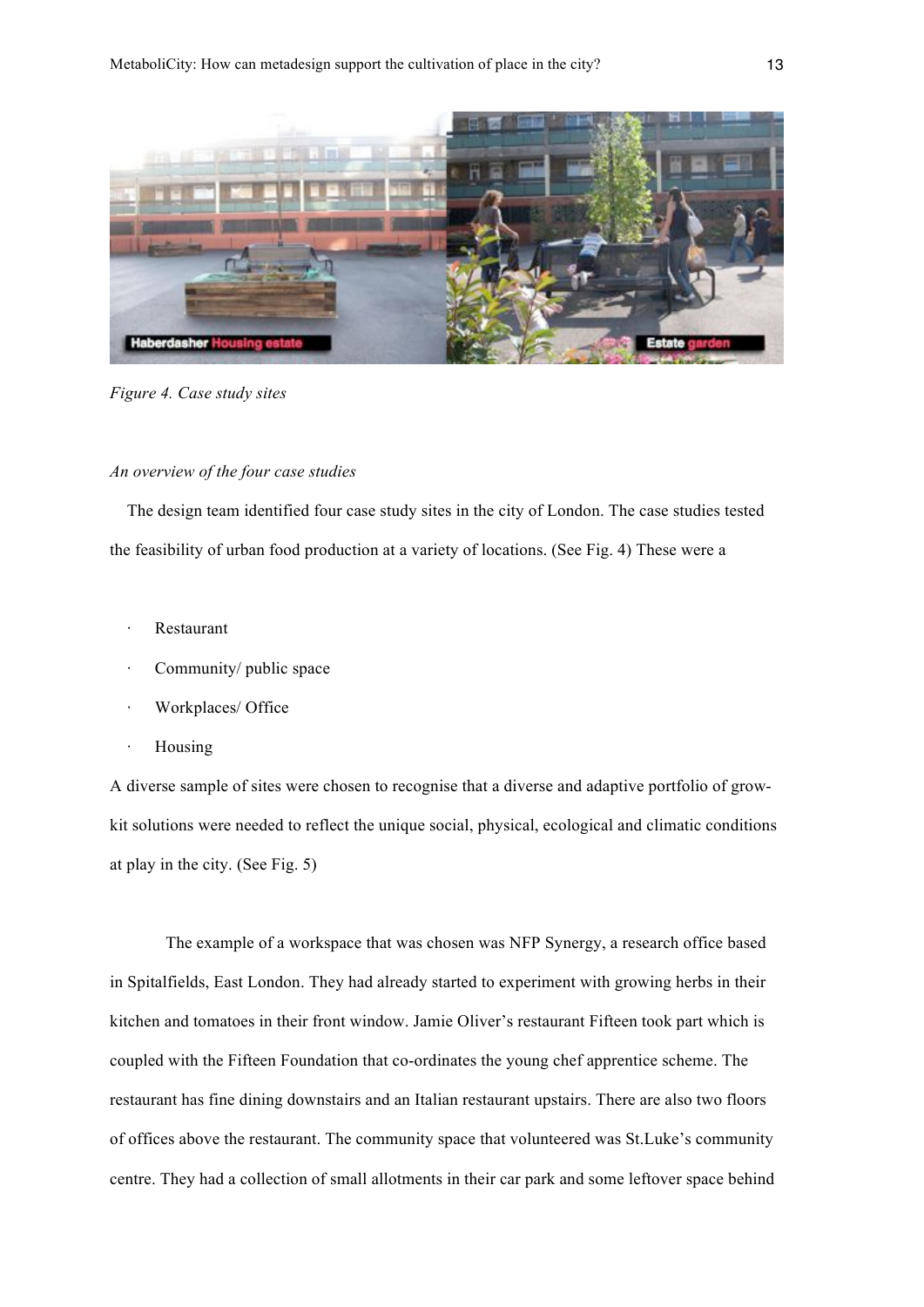the building. Finally, as an example of housing, the Haberdasher Housing Estate in East London took part, where there is a strong tenancy residency association (TRA) and gardening group.



*Figure 5. St.Lukes - Site diagnostics*

## *MetaboliCity Project Criteria and values*

The design team developed the following criteria to guide the interventions made at each of the sites.

# 1. ENVIRONMENT

Appropriate use of space and least intervention at each site (appropriate technology)

Local solutions wherever possible (seeds, skills and resources)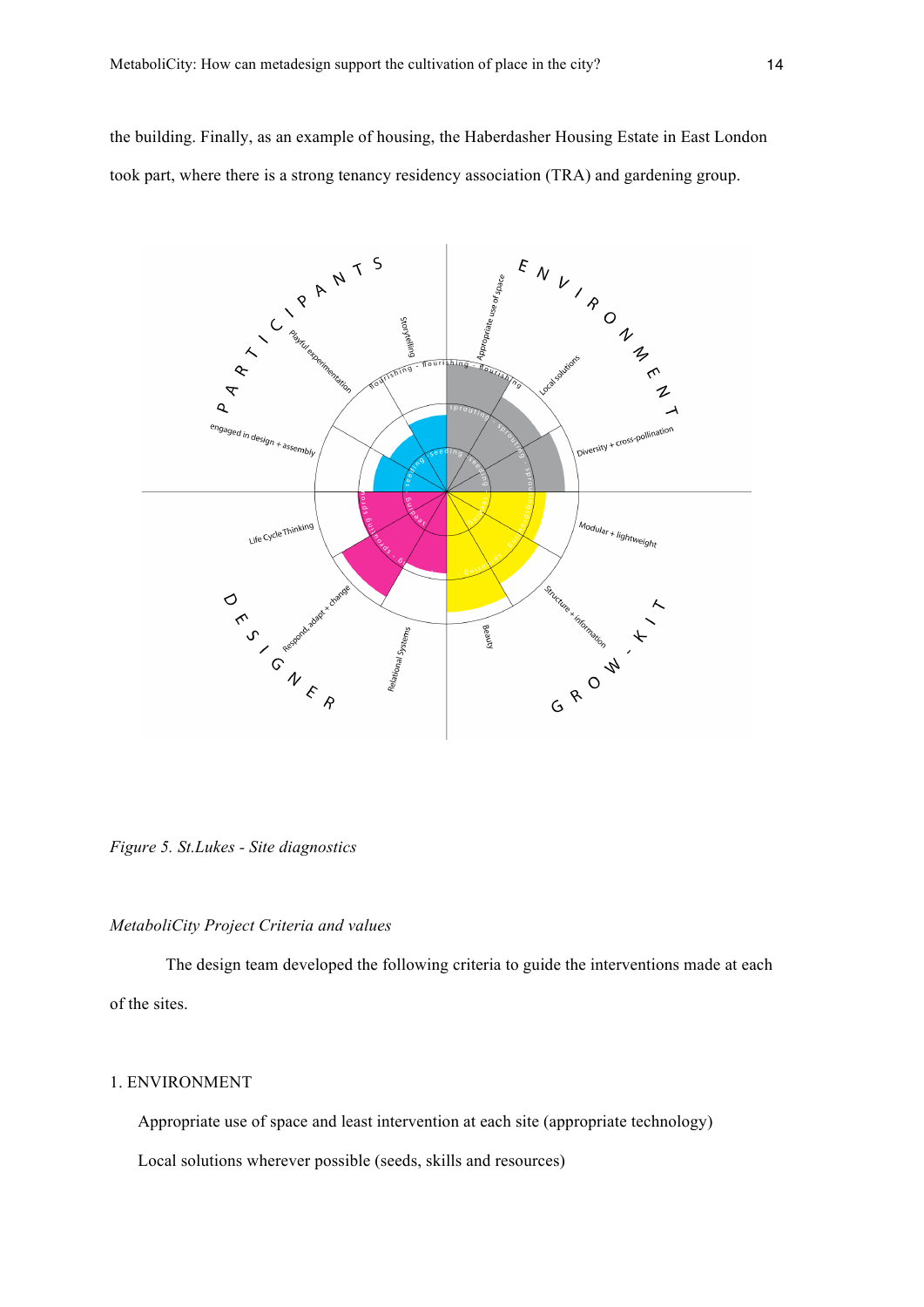Design for diversity and cross-pollination in all aspects of the intervention.

# 2. GROW-KIT

- Modular & Lightweight to allow for flexible configurable space that's easily disassembled.
- Grow-Kit Resources:
- No waste cyclical systems (energy, water & materials reuse, recycle or degrade safely)
- De-Materialise Less and fewer combinations of materials sourced ethically and environmentally.
- Low energy or renewable energy
- Low toxicity and pollutants
- Understanding of Life Cycle Thinking for all aspects of design, manufacture, distribution, use and take back.
- Transparency in practice, method and dissemination. Allow for an inclusive open platform. (Open Source, Creative Commons)

# 3. DESIGN TEAM

- Relational Systems Thinking: Look for on-site and cross-site connections and synergies (recognising patterns of tending, resources)
- Regularly reflect and evaluate the system to allow for adaptability and resilience that nurtures ability to respond and change.
- Optimised design through an understanding of structure and geometry on every scale. (from material composition to social structures)

# 4. PARTICIPANTS

– Participants actively engaged in the design, assembly and monitoring of the growkits.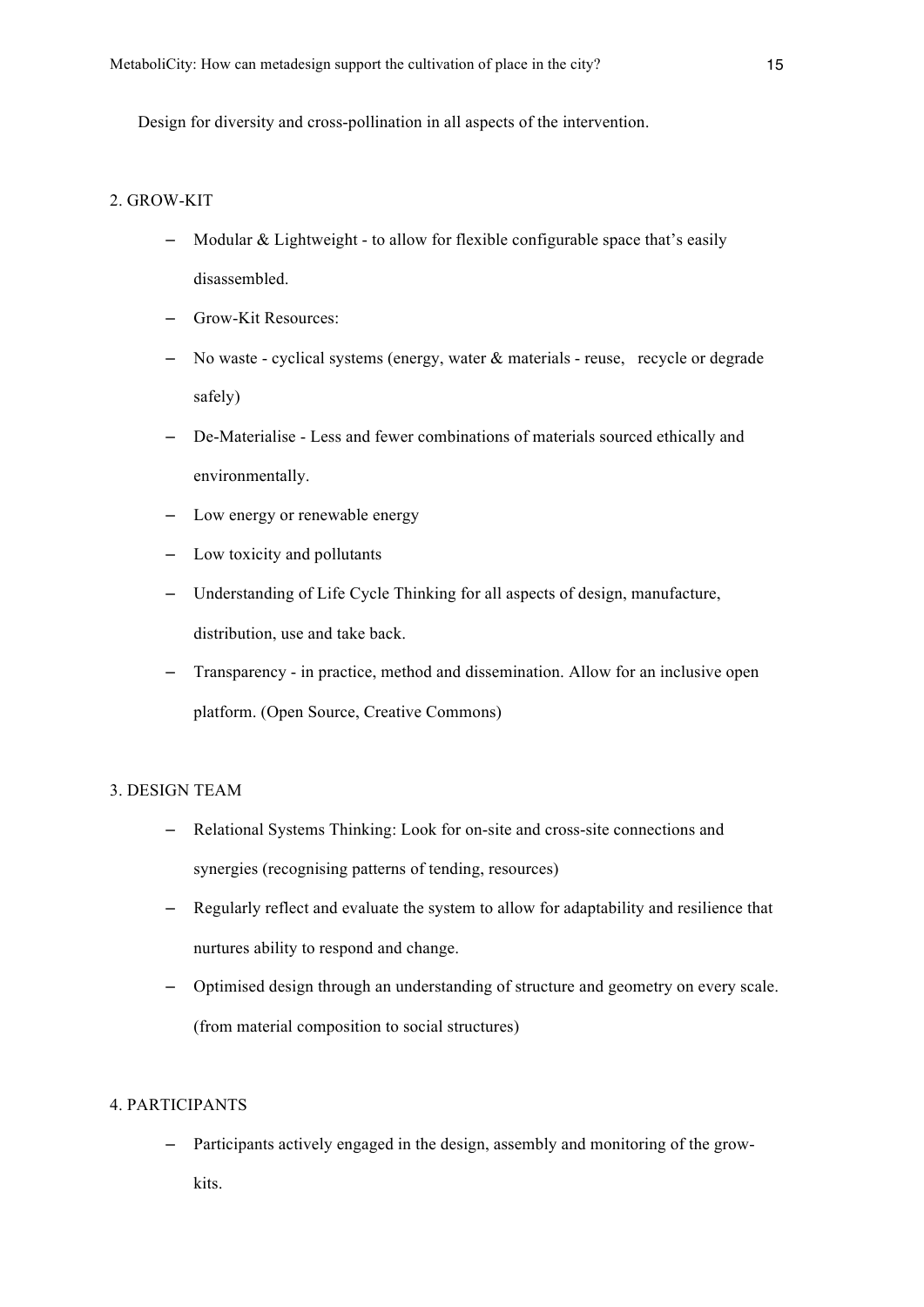– Playful experimentation to cultivate spaces of wilderness and delight. Storytelling at each phase of the project to create a unique urban mythology around each intervention.

### **Design process**

# *Using metadesign tools and principles*

Designing at an urban scale calls for designers to move beyond specialist boundaries (i.e. product design, interior design etc…) to work across disciplines, often forming unlikely partnerships (i.e. textile designers working with biologists). Metadesign, the design of design, offers a framework to work beyond the constraints of conventional design practice. Some key attributes of Metadesign are that it is in nature 'participatory', 'emergence aware', 'self-creative' and 'flexible' (Wood, 2008). (See Fig. 6)

Metadesign is a self-reflexive mode of design where designers need to become 'specialistgeneralists', moving inside and outside of the process to gain multiple perspectives of the task at hand. It can be described as 'a shared design endeavour aimed at sustaining emergence, evolution and adaptation', and 'open-ended and infinite interactivity capable of accommodating always-new variables' (Giaccardi, 2005). The metadesign theorist Professor John Wood coined ten principles for metadesign (http://en.wikipedia.org/wiki/Metadesign). Four key principles were chosen to guide the MetaboliCity research.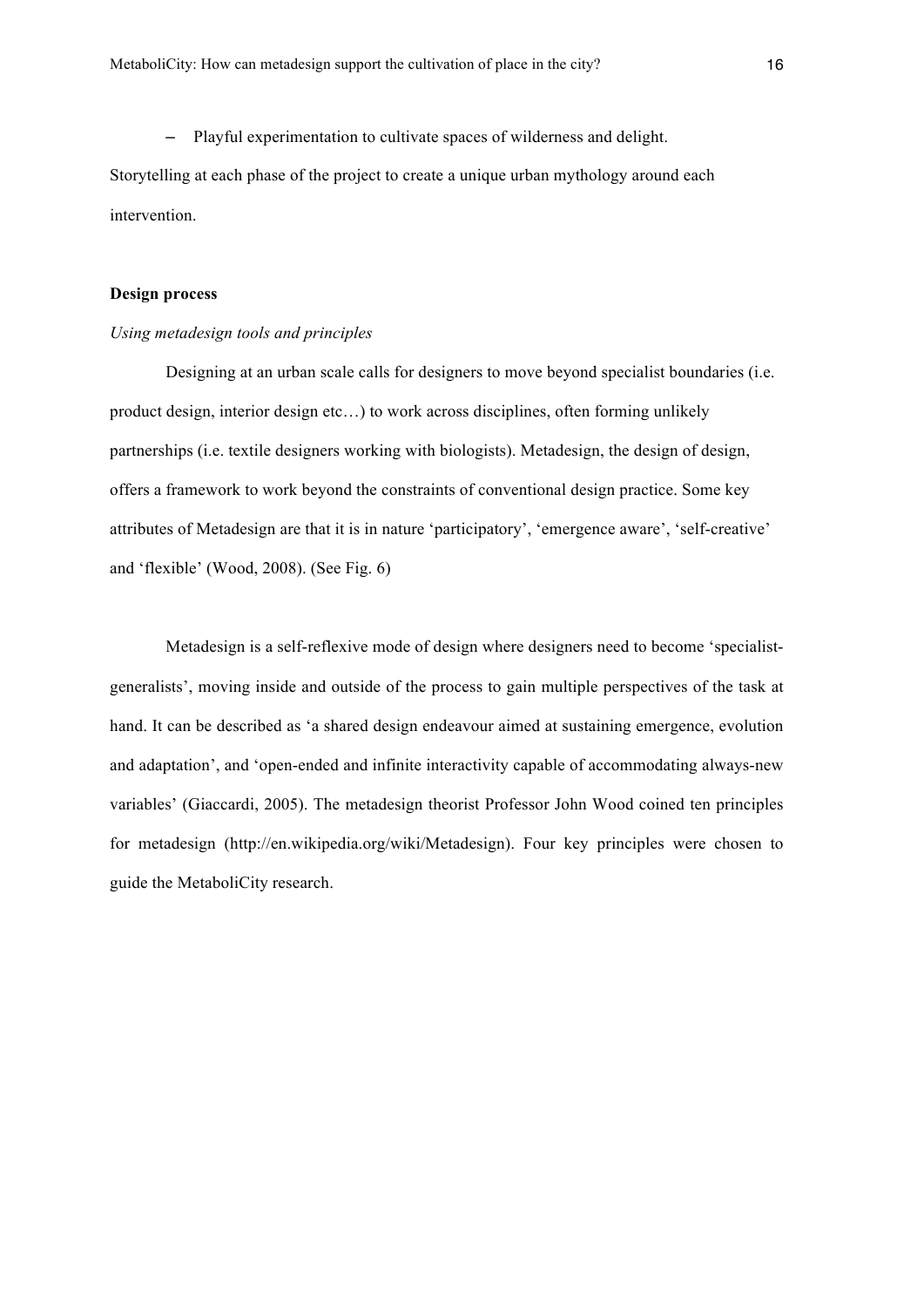

*Figure 6. A diagram mapping the qualities of metadesign*

# 1. DESIGN AS LANGUAGING

The Metabolicity project explored the notion of 'designing as languaging'. Our use of the verb 'languaging' originates from the work of Maturana and Varela and defines how we collectively create and negotiate value and meaning in everyday life, a kind of sense-making process (Maturana, and Varela, c1987, c1992). On the Haberdasher housing estate, a hostile and neglected space that was originally introduced by the people who lived in the area as the 'den' went on to become the 'courtyard' and is now known as the 'garden' (See Fig. 7)). The process of renaming signified a process of revaluing the awkward space as a green and celebrated place in the community.

## 2. NUTURING SYNERGIES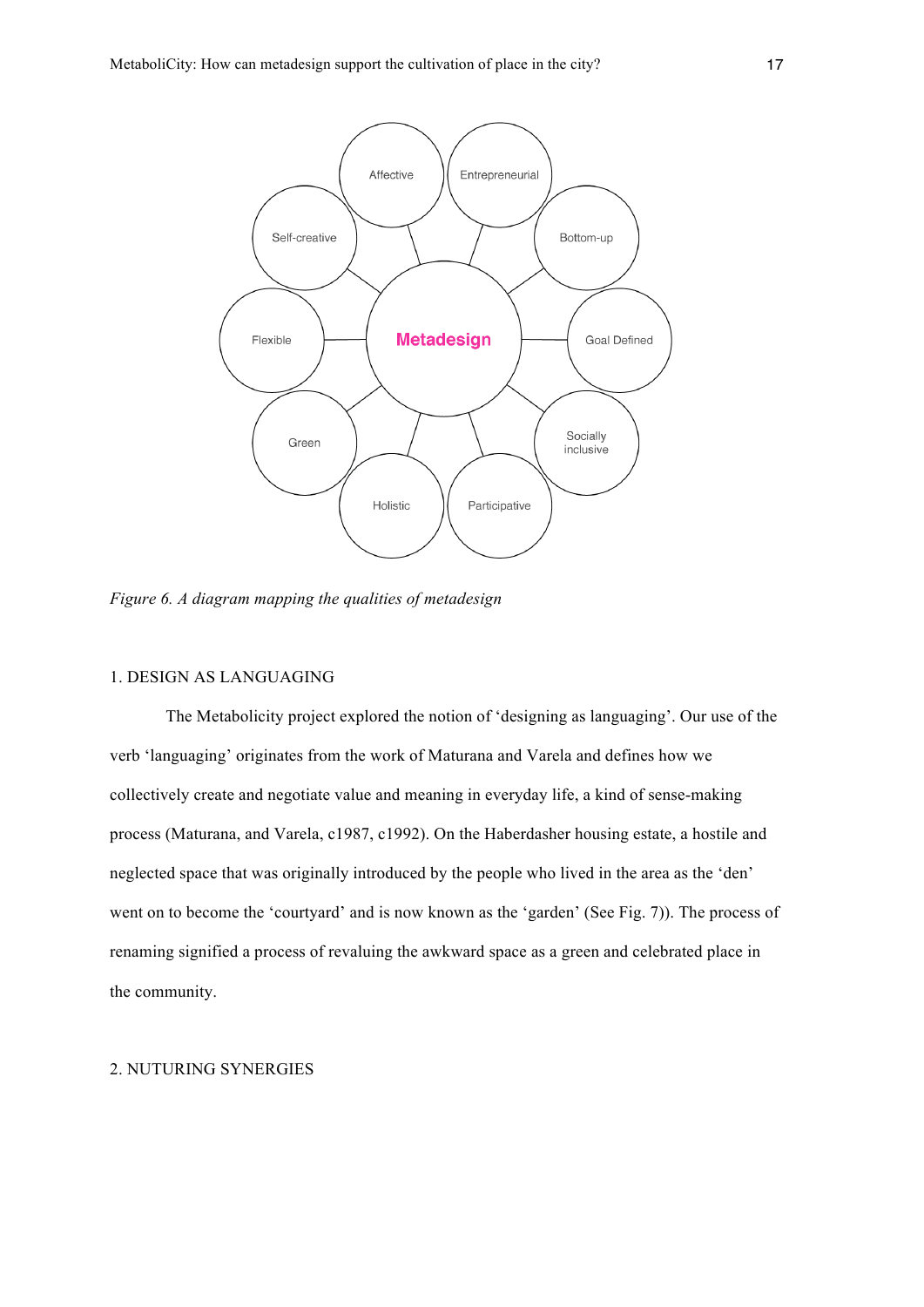The designer and design theorist Buckminster Fuller defined synergy as 'the whole is greater than the sum of its parts' (Fuller, 1970). The notion of synergy was used to assess the connectivity of the participatory design network and to facilitating flows between the grow sites.

## 3. TEAM KNOWLEDGE

No one person involved in the Metabolicity project can tell the whole story. The knowledge that has been generated through this collaboration is held within the whole group. Therefore the design service that we have developed is a team-orientated service rather than a service aimed at an individual consumer.

## 4. MULTIPLE-INNOVATIONS

The project aspired towards creating design solutions that maximized the use of resources on each of the sites and across the sites. The waste earth from one site could provide much needed top-soil for another site. At Fifteen restaurant the old crockery was re-used to create a hydroponic growing solutions.



*Figure 7. The garden at the Haberdasher estate*

The urban grow kit is part of a bespoke design-led ecosystem service that shape-shifts for different city contexts. The approach to the grow kit celebrates divergent and plentiful solutions, inspired by scientific innovations in botany, where plants are grown and studied in soil-free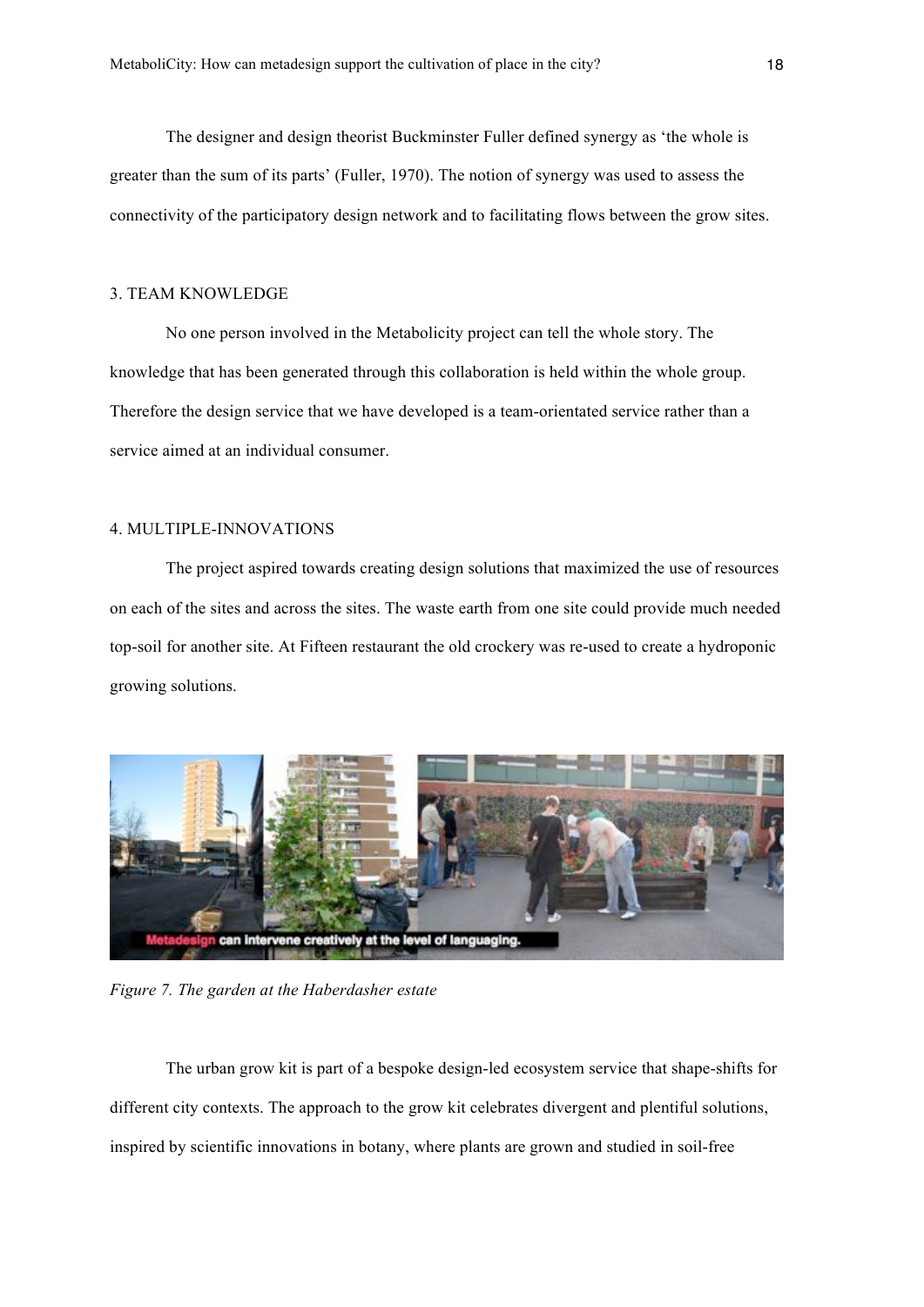laboratory conditions and long practiced land management systems such as forest gardening and permaculture. The pioneer of biomimicry (nature inspired design), Janine Benyus, observes how

*'As a biologist, the question for me is not whether our technology is natural, but how well adapted it is to life on earth over the long term. And as designers, I think we are realising that perhaps our designs are not that well adapted yet.'* (Benyus, J, 2002)

MetaboliCity embraced science and new technologies in the design process, exploring a mixture of clean environmental technologies (ET) with information (IT) and communication technologies (CT). In a paper discussing 'Smart metabolism for a green urbanism' the author Bogunovich proposes that 'eco-tech design' will set us free from the binary of the Natural verses the Artificial (Bogunovich, 2002). The components of the grow kit consist of a lightweight archilace construction kit, an irrigation system, a rainwater collector, nutrients, water pumps, various growing mediums and local seeds.

### *The use of technologies*

The approach to growing at each of the sites was highly experimental, utilizing both high and low tech solutions allowing communities to develop and adapt their own growing methodology. Both traditional and hi-tech agricultural techniques were integrated into the fabric of the built environment, with hydroponic, solar powered window farms, vertical green cladding that clings to facades to organically grown vegetables climbing up street lamps. Growing in under privileged urban spaces required an innovative approach and new agricultural solutions for these environments. (See Fig. 8)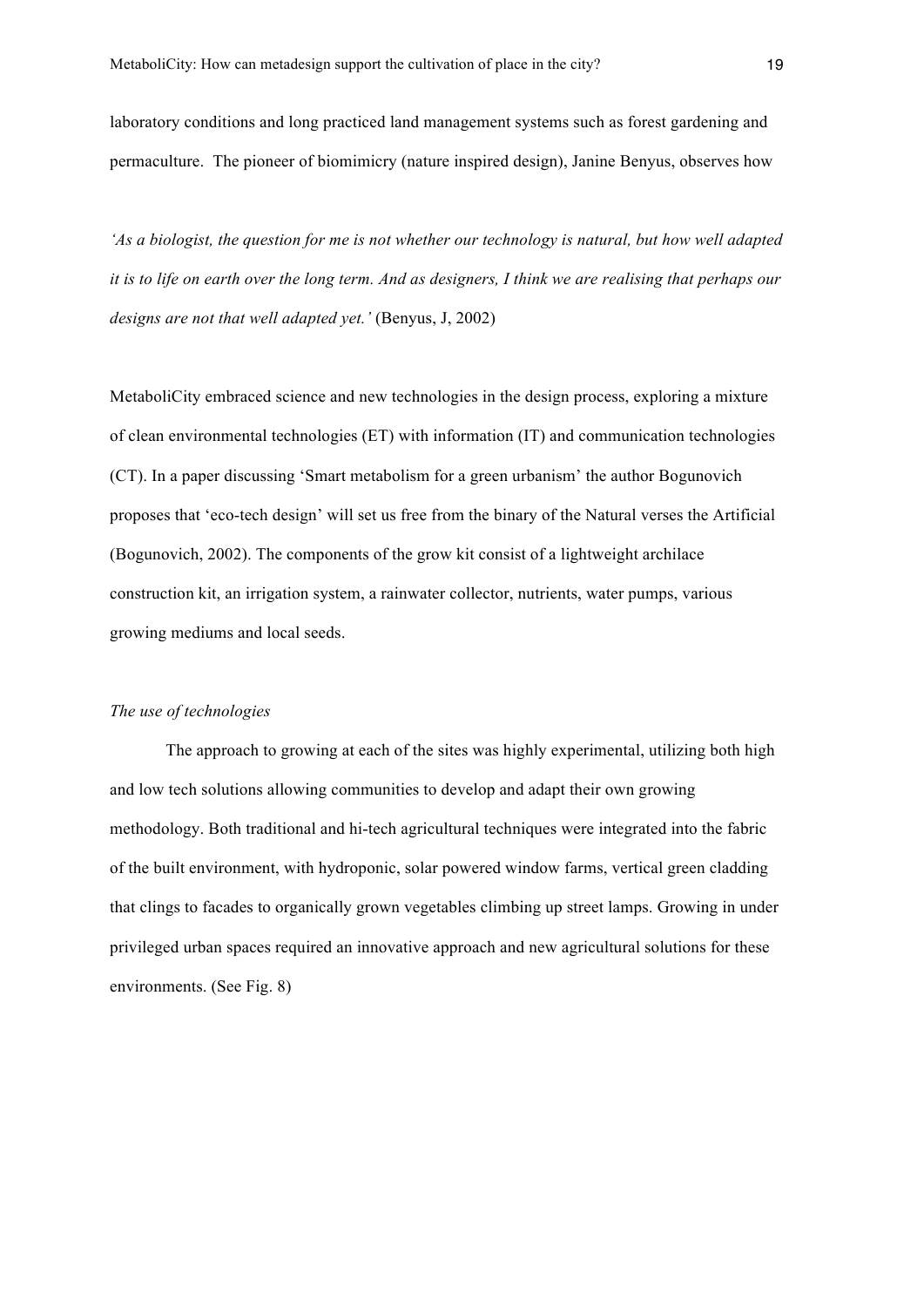

*Figure 8. Hydroponics design solution*

Hydroponics is the term used to describe a number of techniques for growing plants outside soil, supplying the nutrients to the plants via water. Some of the advantages for growing hydroponically in the city are that it allows for the growth of plants in limited spaces, optimising vertical and spatial potential.

The grow-kit provides 'agri-tecture solutions' that embed living organic matter into the fabric of our built environment (Diller Scofidio + Renfro, 2004) to address some of the most challenging urban spatial conditions. The grow-kit facilitates an ongoing process whereby the city is in a state of constant repair. The core component of the grow-kit is a simple method to construct and intervene with space. This construction technique is particularly interesting as it breaks the rectilinear geometry of our built environment with a non-Euclidean geometry made from curved structural elements tangentially joined. The technique, which is defined as 'archilace', allows for configurable space, flexibility, adaptability and repair-ability.

The unique combination of geometry and technique is a new point of enquiry in the field of design and textile architecture and offers numerous urban applications from lightweight vertical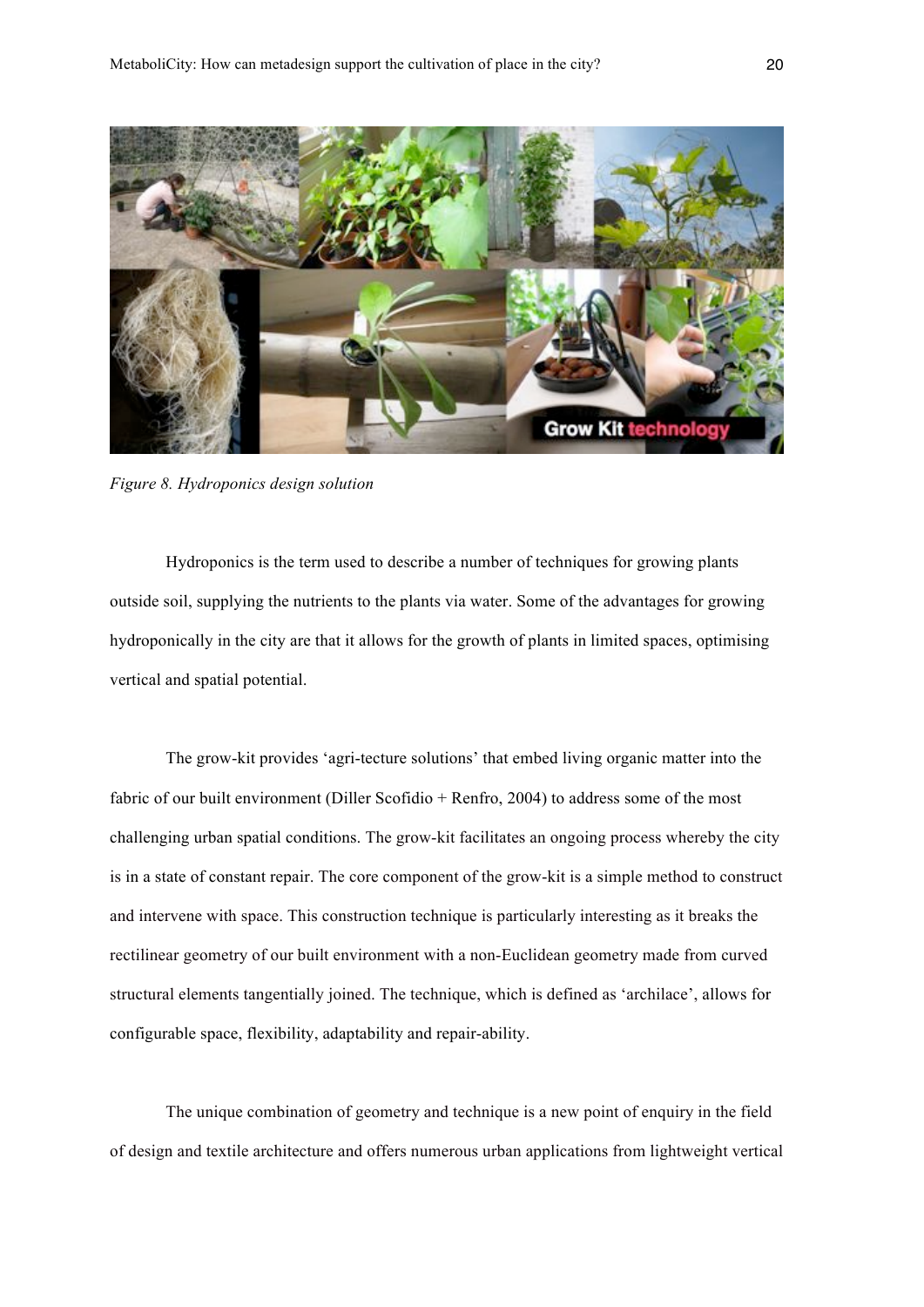farming systems to emergency shelter relief and temporary green architecture. One of the core advantages of this building technique is the ability to construct any imaginable surface from a small number of lightweight parts. Recently discovered structures that were previously unbuildable can now become fabricated by hand using a modular, curvilinear approach. (See Fig. 9)



*Figure 9. Smart geometries for growing*

The archilace provides a framework for community members to construct growing spaces according to their needs and reflects the thinking of architect and pioneer of the Megastructure movement Yona Friedman who believes that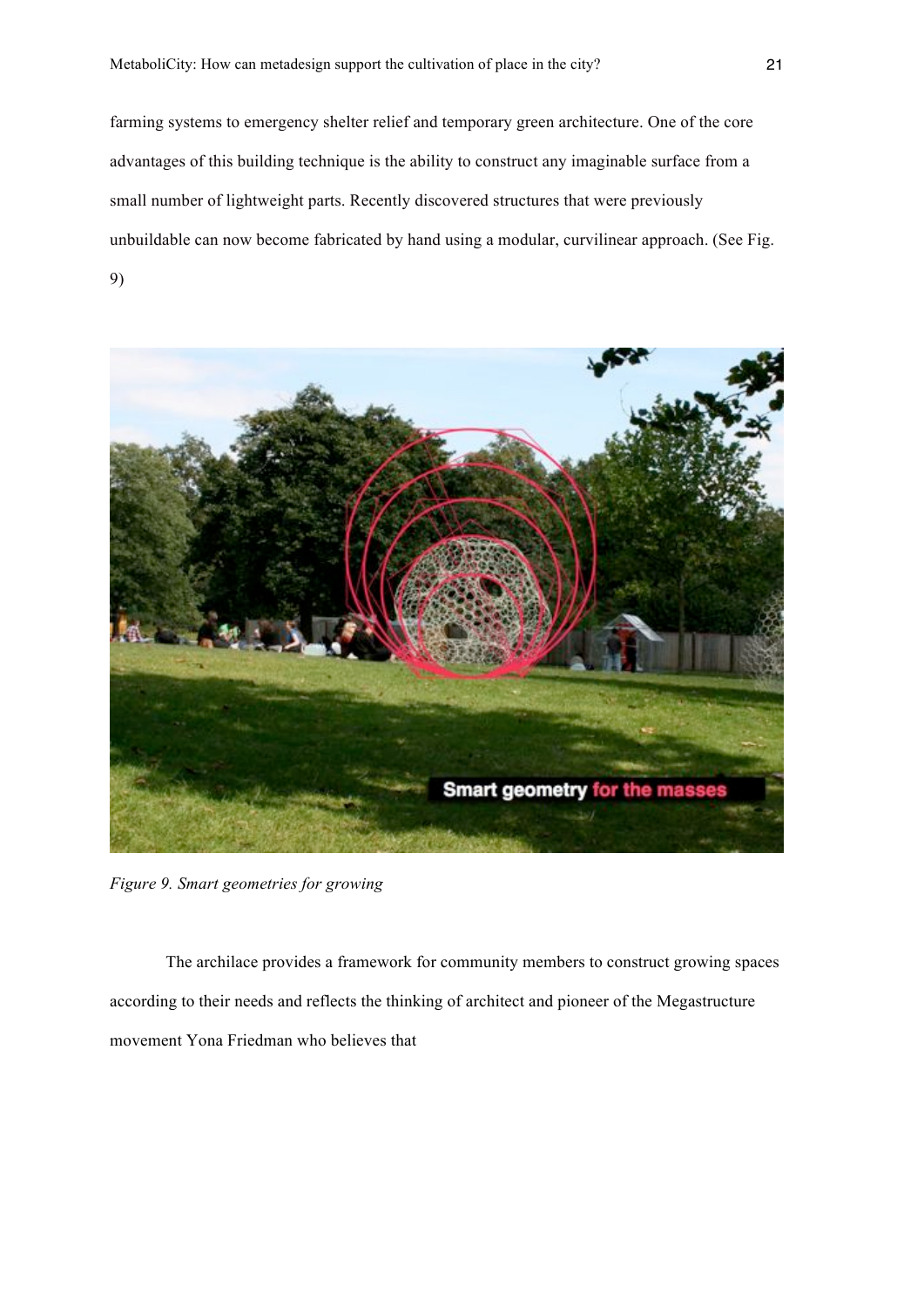*'Architecture should only provide a framework, in which the inhabitants might construct their homes according to their needs and ideas, free from any paternalism by a master builder.' (Friedman, http://www.megastructure-reloaded.org/yona-friedman/)*

MetaboliCity has developed design solutions to craft urban space. The act of coming together and engaging in 'making' allows participation in a place to happen on many levels.

### *Role of social networking*

The project catalyses an online social network, linking up the sites and providing a dynamic space to document the activities taking place at each site. The website also provides a library of resources for participants, a store of information on the grow-kits and guidelines and supporting discussions. This is intended to encourage a 'knowledge ecology' to evolve between the sites. (See Fig. 10)

#### *Creating smart places*

Alex Steffan of World Changing talks about the need to create smart places for sustainable cities. Online digital tools are turning once solely consumers into producers and publishers. A unique 'qrcode' (a mobile tagging image code) was assigned to each growing site linking the online knowledge ecology with a physical place. This allowed people with smart phones to access different layers of information about the site. This included what food was being grown, when it had been planted and by who and when the produce was ready. This is part of an ongoing body of work looking at the role of technology in creating sustainable cities.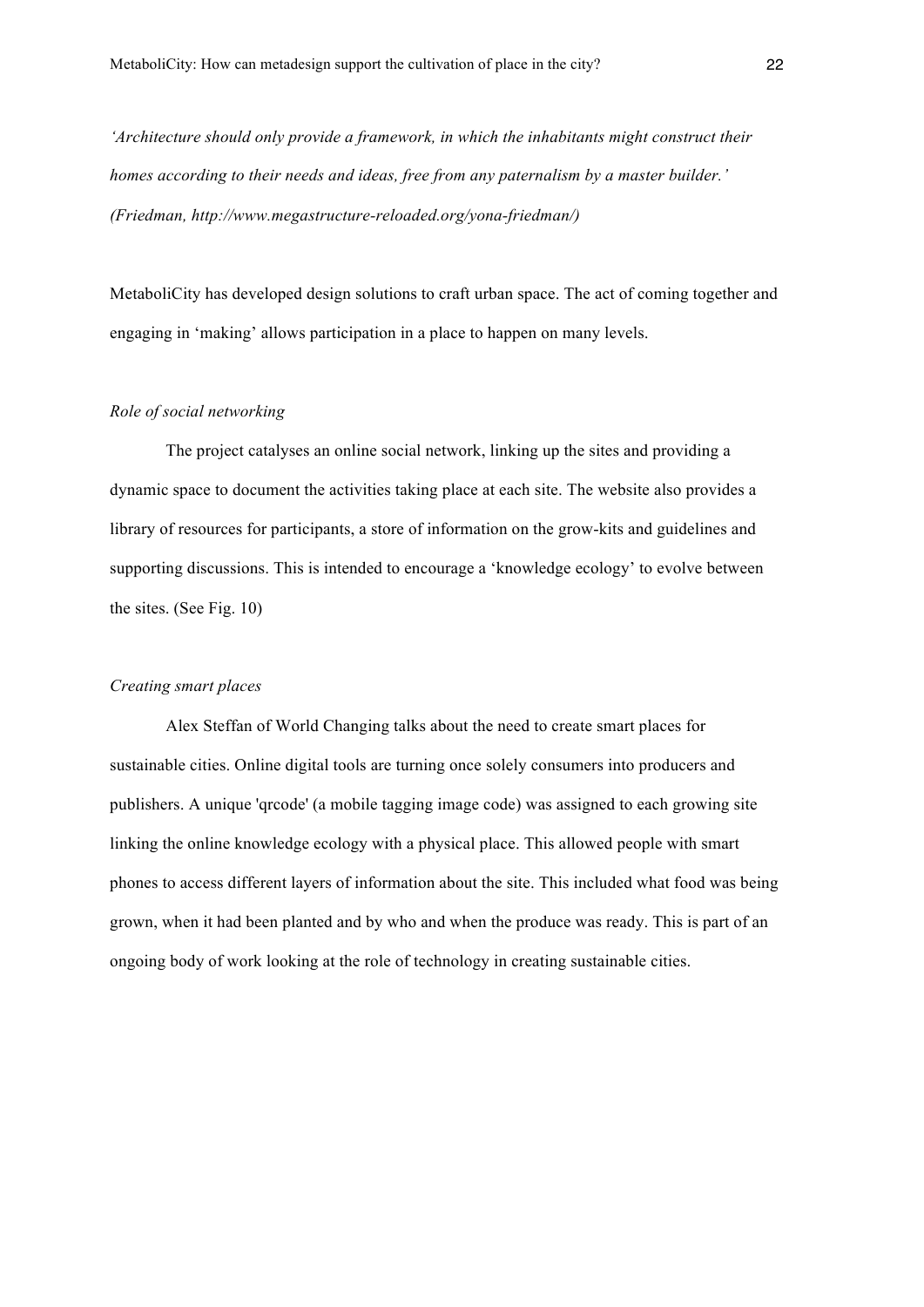

*Figure 10. The role of social networking*

#### **Project outcomes and case study findings**

### *Knowledge ecology workshop*

A knowledge ecology workshop was designed to explore the project findings, celebrate the process and create a shared platform for the participants to exchange experiences and identify future opportunities. This workshop was held as a part of the London Design Festival. The workshop took place in September 2009 at the Waterhouse Eco-conferencing centre in Shoreditch, London.

The workshop process took the participants through a series of evaluative, future focused and experiential exercises to reveal the opportunities available on each site and generate a shared vision for the network. (See Fig. 11) The workshop began with a 'potential mapping' exercise where participants presented each grow site to a small team of designers and special advisors. The purpose of this exercise was to elicit grounded knowledge about the sites and enable the participants to present their experiences. This was followed by a walk and talk around the sites, where each group of participants were able to experience each of the food producing grow-kits. After visiting the sites we conducted a 'collective story telling' exercise where each group made an account of their experience from the walk, collectively mapping their experience at a sensual, factual, relational and future focused level. The participants where then encouraged to create wild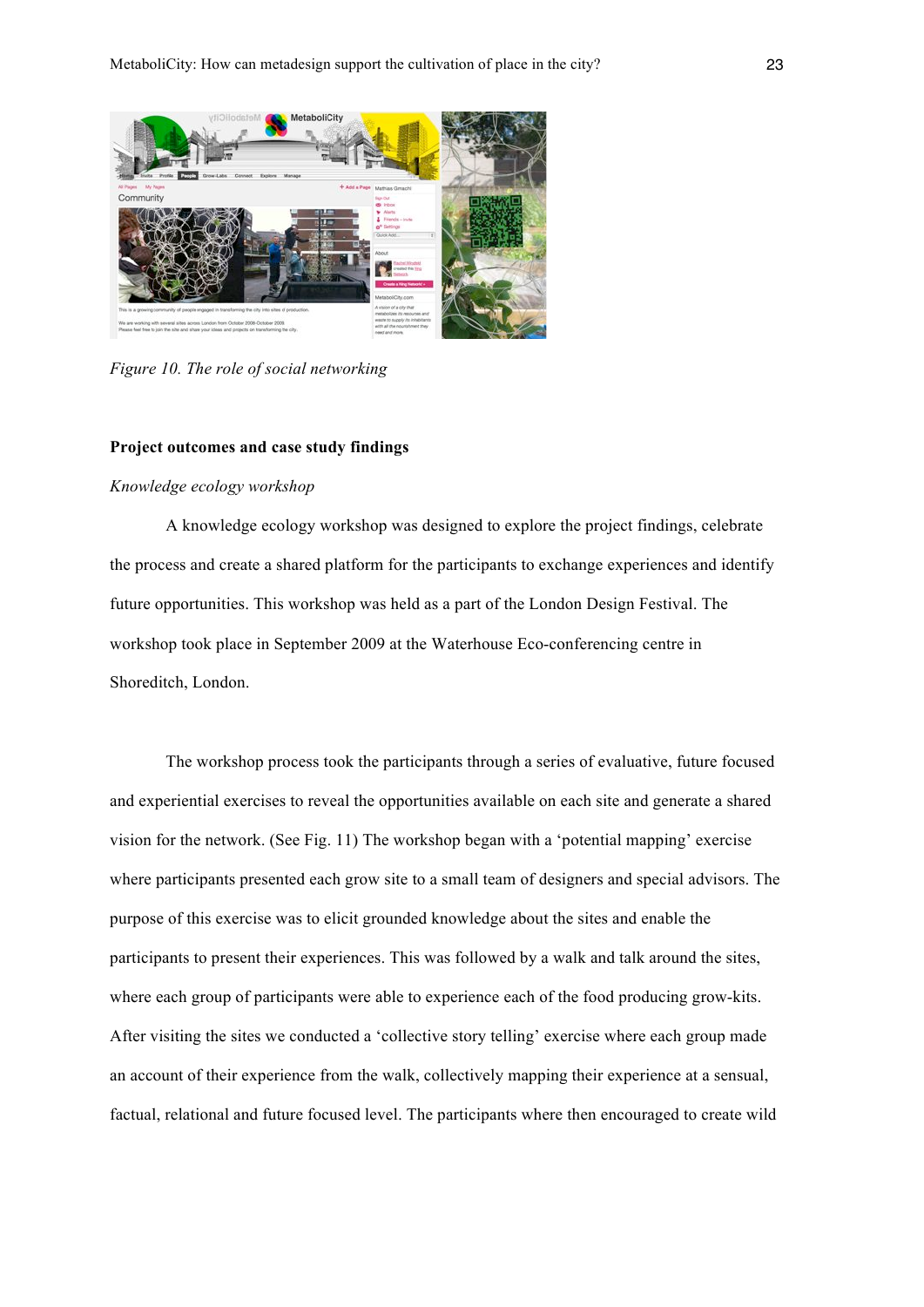future scenarios for food production in the city. Finally we ended by mapping a time cycle and creating practical next steps for the project.



*Figure 11. The Knowledge ecology workshop*

### *Grow-Labs – distributed community-based knowledge hubs and places for experimentation*

The principal outcome of the research project was the blueprint for a network of community-led Grow-Labs. Grow-Labs are proposed as de-centralised, design-facilitated laboratories for the urban environment, with the aim to build tools for replicable, open source, resilient communities. The aim is to localise research and experimentation into communities, celebrating embedded experts and providing the tools to find expertise outside of the community. They are temporary places for experimentation and training with the potential to act as a platform for the creation of sustainable social enterprises. Grow-Labs can enable citizens to engage with a scientific discourse. The labs could be equipped with observational capabilities through distributed IT, sensors, and networking technology, allowing communities to participate in mass crowd science, collecting data that is fed back to a specialist scientific community.

The focus of the Grow-Lab is catalysing near-future visions, locating stories and visions within place and providing practical solutions for sustainable urban living. Grow-labs enable communities and individuals to observe, learn and engage with their local ecologies and may take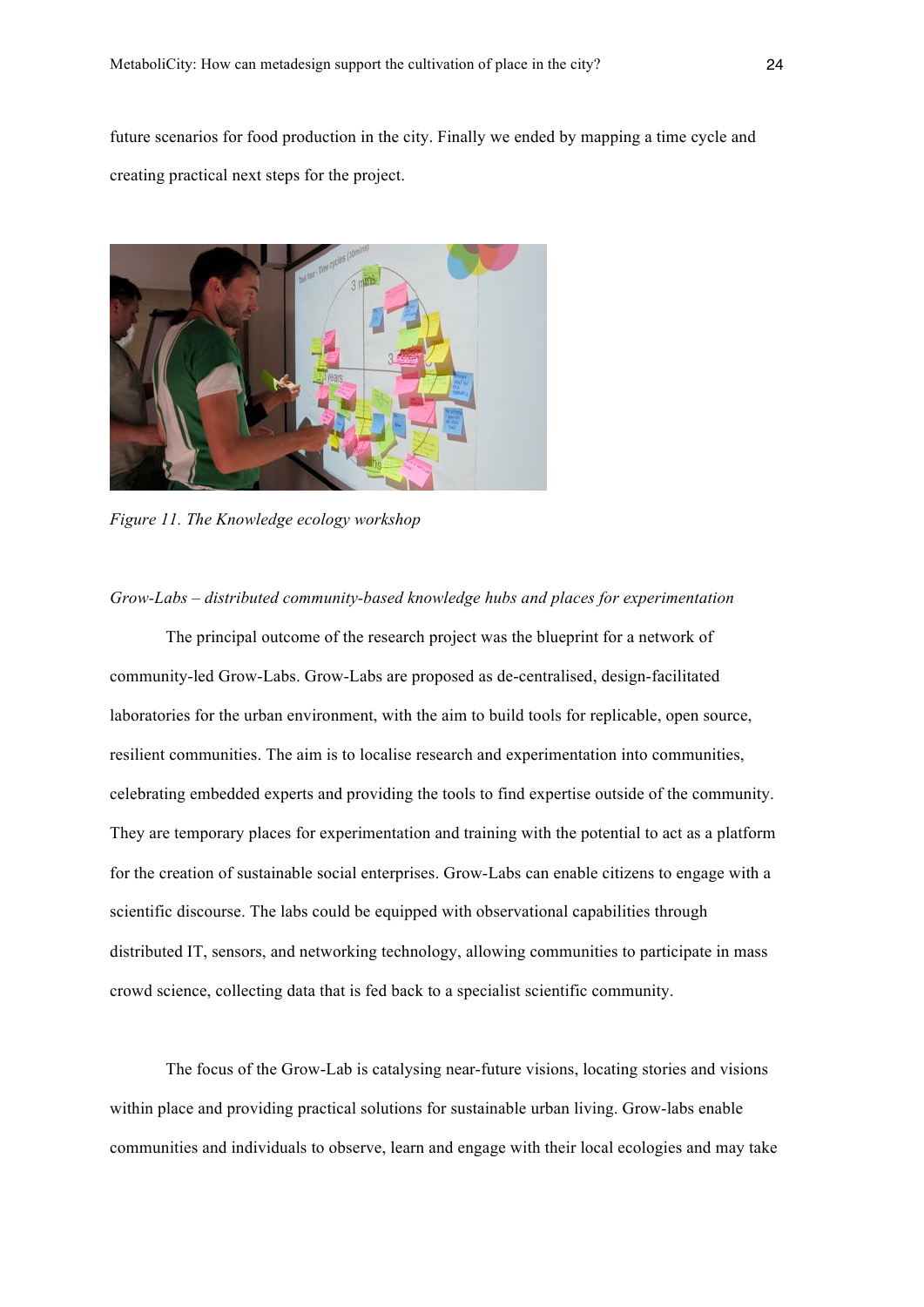on many forms, from underground mushroom farms to high-rise hyperbolic greenhouses and vertical farms. The final form and function of the Grow-Lab would emerge from a communityfacilitated workshop. At the Haberdasher Housing Estate one of the ideas from the knowledge ecology workshop was to use the underground sheds for composting organic waste and cultivating high-value mushrooms. These near-future visions need piloting on-site before being up-scaled. (See Fig. 12) It is this kind of place-based experimentation that is needed to transform the city bottom up.

MetaboliCity has seeded a diverse network of community led Grow-Labs, providing a place for people to come together to imagine, dream and experiment within a well designed and facilitated agenda.



*Figure 12. Mapping the Haberdasher estate*

*Grow kits and guidelines*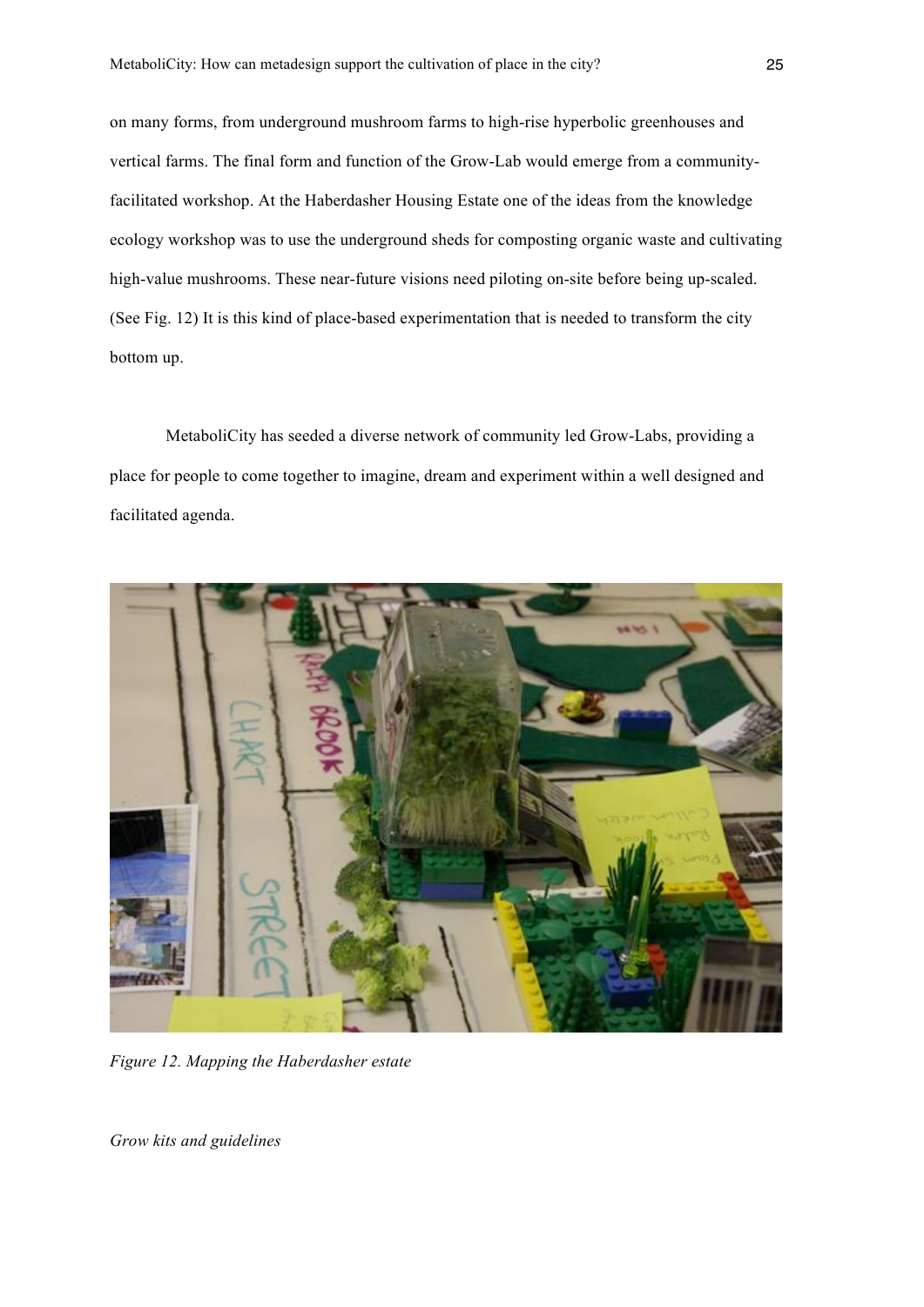This project has explored a new role for design that focuses on social innovation and offers tools for thinking beyond the possible (Wood, 2003) combined with practical solutions that empower and re-skill local communities. The outcome of the project is a detailed map of stages for cultivating urban transformation presented as a blueprint for other community groups. One of the design outputs and components of the grow-kit is a set of method cards and web based facilitation seeds to trigger and guide urban transformation.

Stages of the grow framework:

- 1. Cultivating & Organising
- 2. Visioning & Dreaming
- 3. Design Seeding (Germinating)
- 4. Planting Intervention
- 5. Tending & Propagation
- 6. Harvesting & Digesting

Facilitation seeds allow community groups to assess their site and put together a team of people. (See Fig. 13)

### *Towards new social interest business models*

What are the new enterprise opportunities for designers wanting to engage in transforming the city, leaving behind the old consumerist client model? There are cost benefits of locally produced food from reduced transport costs to growing-your-own, not only could this type of industry reduce associated costs but also create jobs and employment. MetaboliCity is now developing a new model to harness the potential of businesses and landowners to support the growth of healthy urban habitats, through partnering business with strong corporate responsibility with local community driven growing sites.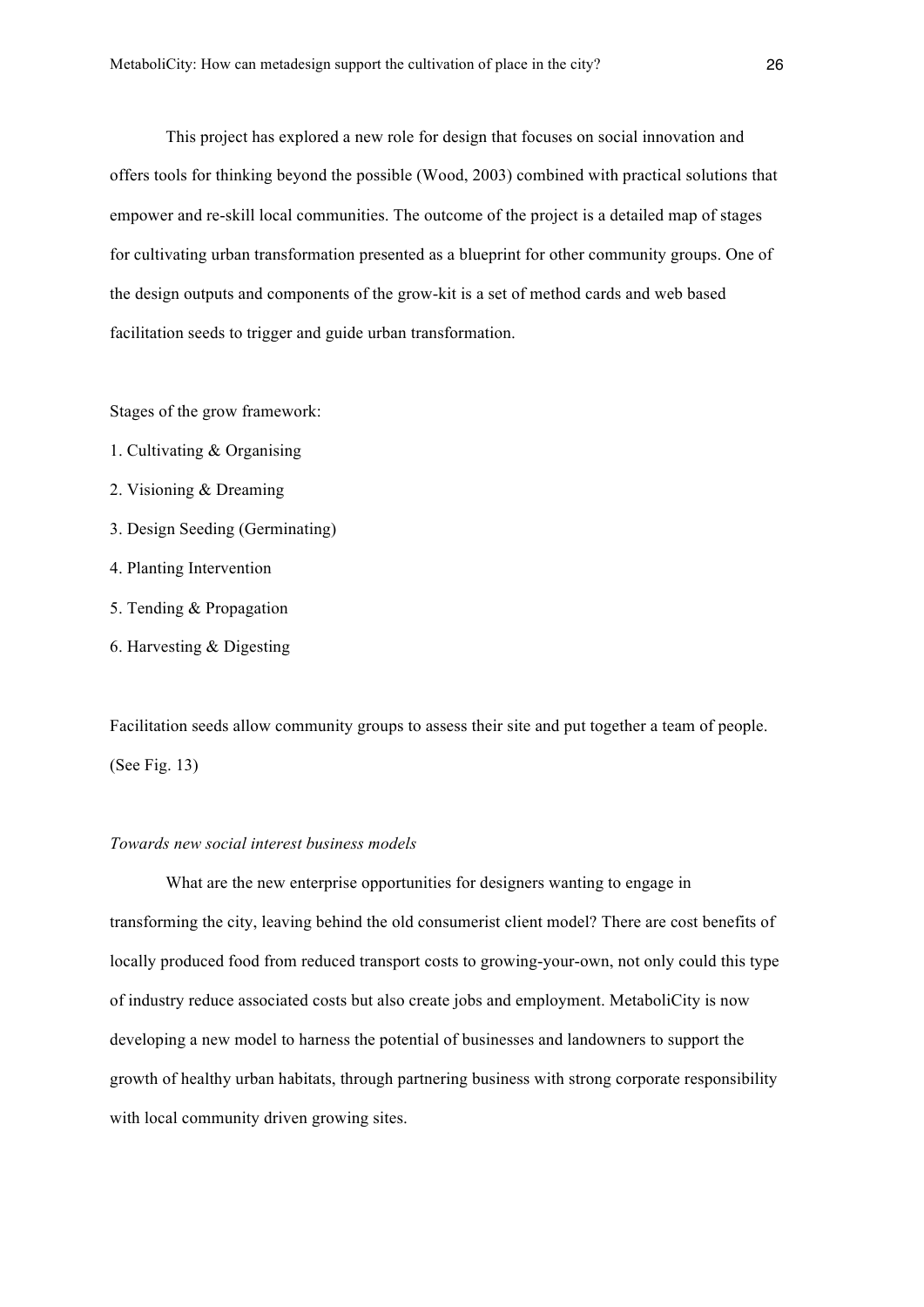

*Figure 13. Grow kit method cards*

There are a few good examples of social enterprises and new businesses being born from community-led initiatives such as the Able Project in Wakefield, UK whose business tagline is 'from cardboard to caviar'. They are paid to collect cardboard waste from restaurants to feed an ecosystem that produces caviar sold back to the restaurants. There is also Aquaponics UK and Growing Communities in East London, UK providing training, services and urban grown food as box schemes. In London, UK, Local boroughs are funding allotment schemes and new enterprises are emerging such as the 'Capital Growth' (http://www.capitalgrowth.org/) scheme, which aims to support 2,012 food growing spaces for London by 2012. The MetaboliCity design team have partnered with Capital Growth to cultivate relationships with landowners in London developing unused, undeveloped sites or with building complexes with space left over after planning (SLOAP).

## **Conclusion**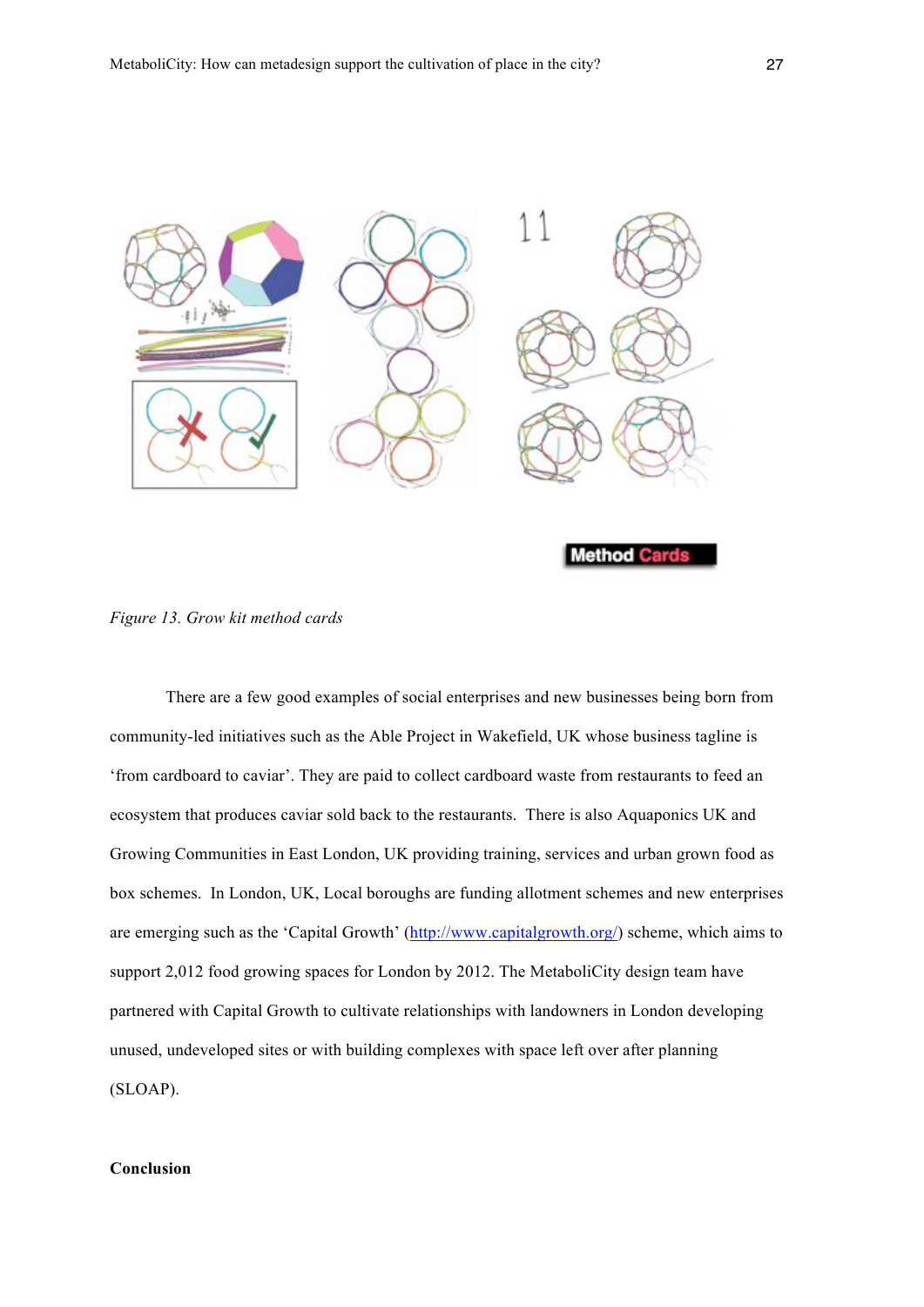Throughout MetaboliCity we have witnessed the role of urban agriculture in transforming communities into social, collaborative, sharing-spaces. Urban food production offers a solution for everyday citizens to activate a self (community) reliance. It also brings a diversity of life forms into the city and creates places of beauty. For too long now our cities have been designed to exclude and 'override' life.

The MetaboliCity design team continues to explore how designers can nurture bottom-up, social activities that revalue leftover spaces of the city as inspiring and useful places. We are just at the beginning of our second phase of research where we are looking into setting up MetaboliCity as a socio-ecological community enterprise. We are intending to continue to use metadesign as a framework for practice-based urban design research.

It is a future ambition of the MetaboliCity design team to develop tools that can guide decision-makers in the built environment to work towards creative, social, economic, and ecological resilience. To do this will almost certainly require a collaborative, team-based effort including local inhabitants in the city in a metadesign process.

### **Image References**

- Figure 1. An image of ATP (adenosine triphosphate)
- Figure 2. Participants at St. Luke's community centre
- Figure 3. The tetrahedron project structure
- Figure 4. Case study sites
- Figure 5. St.Lukes Site diagnostics
- Figure 6. A diagram mapping the qualities of metadesign
- Figure 7. The garden at the Haberdasher estate
- Figure 8. Hydroponics design solution
- Figure 9. Smart geometries for growing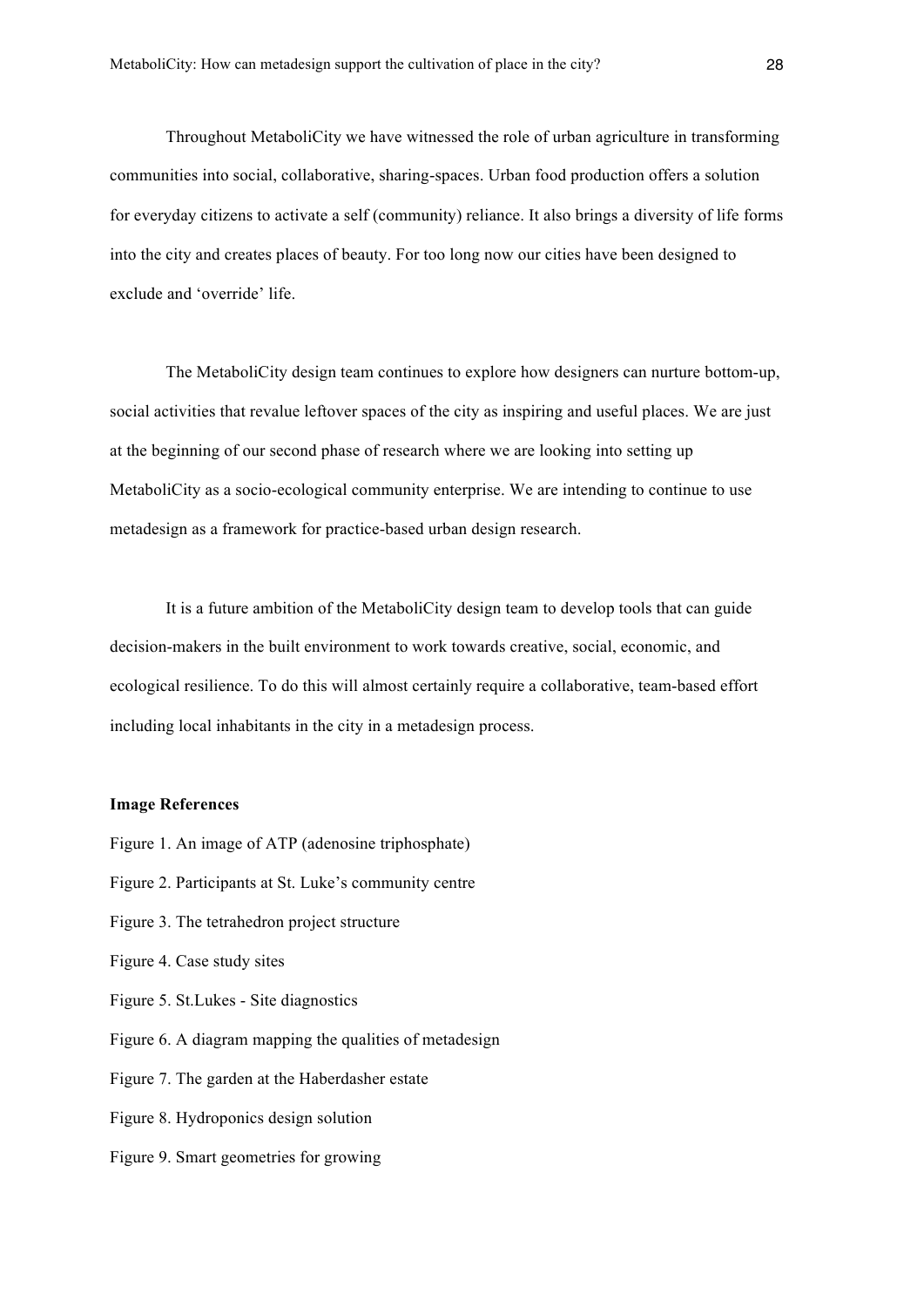Figure 10. The role of social networking Figure 11. Knowledge ecology workshop Figure 12. Mapping the Haberdasher estate Figure 13. Grow kit method cards

### **Bibliography**

Barr, R., (2002). Sustainable urban food production in the City of Vancouver: An analytical and strategy framework for planners and decision makers. *City Farmer*. Retrieved February 12, 2009 from: http://www.cityfarmer.org/barrsUAvanc.html#1.3

'Benchmarking Synergy Levels within Metadesign', AHRC / EPSRC funded research project, at Goldsmiths, University of London (2005-2008). Principle Investigator Prof. John Wood. www.attainable-utopias.com/tiki/m21 (last accessed on 13th June 2010)

Benyus, J., (2002). Biomimicry: Innovation inspired by nature. USA, Perennial.

Bogunovich, D. (2002). Eco tech cities: Smart metabolism for a green urbanism. In C. A. Brebbia, J. F. Martin-Dvque, & L. C. Wadhwa (Eds.), The sustainable city II - Urban regeneration and sustainability (pp. 75-84). Southampton, United Kingdom: Wit Press, 3-5 July, Segovia, Spain.

Buckminster Fuller, R., (c1970). Utopia or Oblivion. London, Vigo Street, Penguin Press

Editors Burnett, R., and Sudjic, D., (2007). The Endless City: The Urban Age Project by the London School of Economics and the Deutsche Bank's Alfred Herrhausen Society. London, Phaidon Press Limited.

Friedman, Y., (Last accessed 14<sup>th</sup> June 2010). Megastructure Reloaded. http://www.megastructure-reloaded.org/yona-friedman/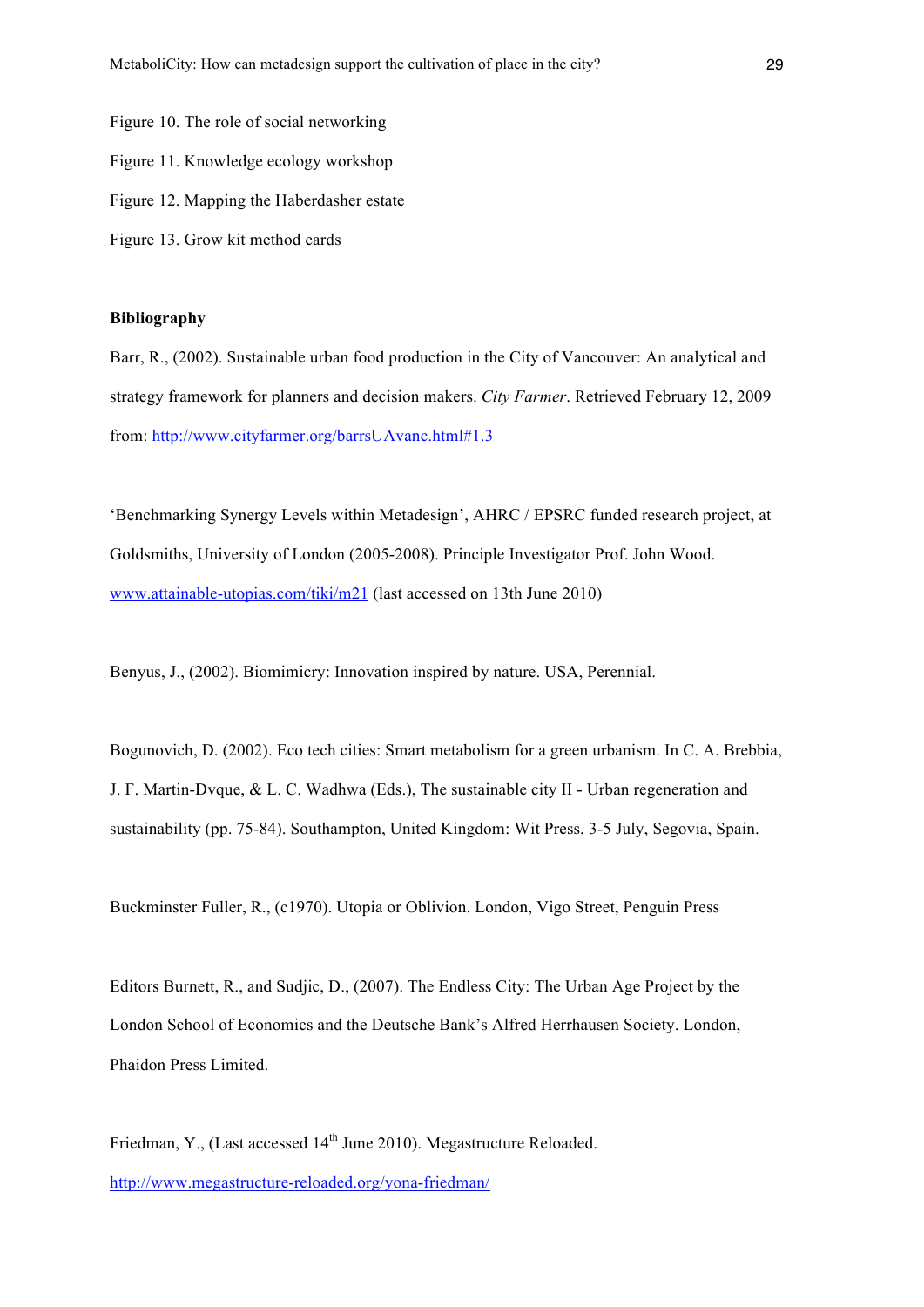Giaccardi, E. (2005). Metadesign as an Emergent Design Culture. *Leonardo* **38**(4): 342-349.

Hopkins, R., (2008). The Transition Handbook, from oil dependency to local resilience. Green Books Ltd.

Jones, H., 2007. Exploring the Creative Possibilities of Awkward Space in the City. *Journal of Landscape and Urban Planning*. Vol 83, Issue 1. Pages 70-76. 12th November 2007

Jones, H., and Wingfield, R., (2009). MetaboliCity: How can Design Nurture Amateur Cultures of Food Production in the City? Multiple Ways to Design Research. Research cases that reshape the design discipline. Swiss Design Network Symposium, Lugano, Switzerland, 12<sup>th</sup> and 13<sup>th</sup> November, 2009. Keynote lecture presented in conference proceedings.

Kisho Kurokawa (1992). *From Metabolism to Symbiosis*. John Wiley & Sons. ISBN 978- 1854901194

Landry, C., (2000). The Creative City: A Toolkit for Urban Innovators. London, Earthscan.

Lin, (2007). Urban Structure for the Expanding Metropolis*. Journal of Architectural Planning Research*. 24:2 (Summer 2007)

Manzini, E., (2007). Metadesign. *The Sustainable Everyday*. http://sustainableeveryday.net/manzini/?p=17. (Last accessed  $13<sup>th</sup>$  June 2010).

Maturana, H., R., and Varela, F., J., (c1987), (c1992). The Tree of Knowledge: The Biological Roots of Human Understanding. London, Shambhala Publications, Inc.

McCullough, M., (1998). Abstracting Craft: The practised Digital Hand. London, MIT Press.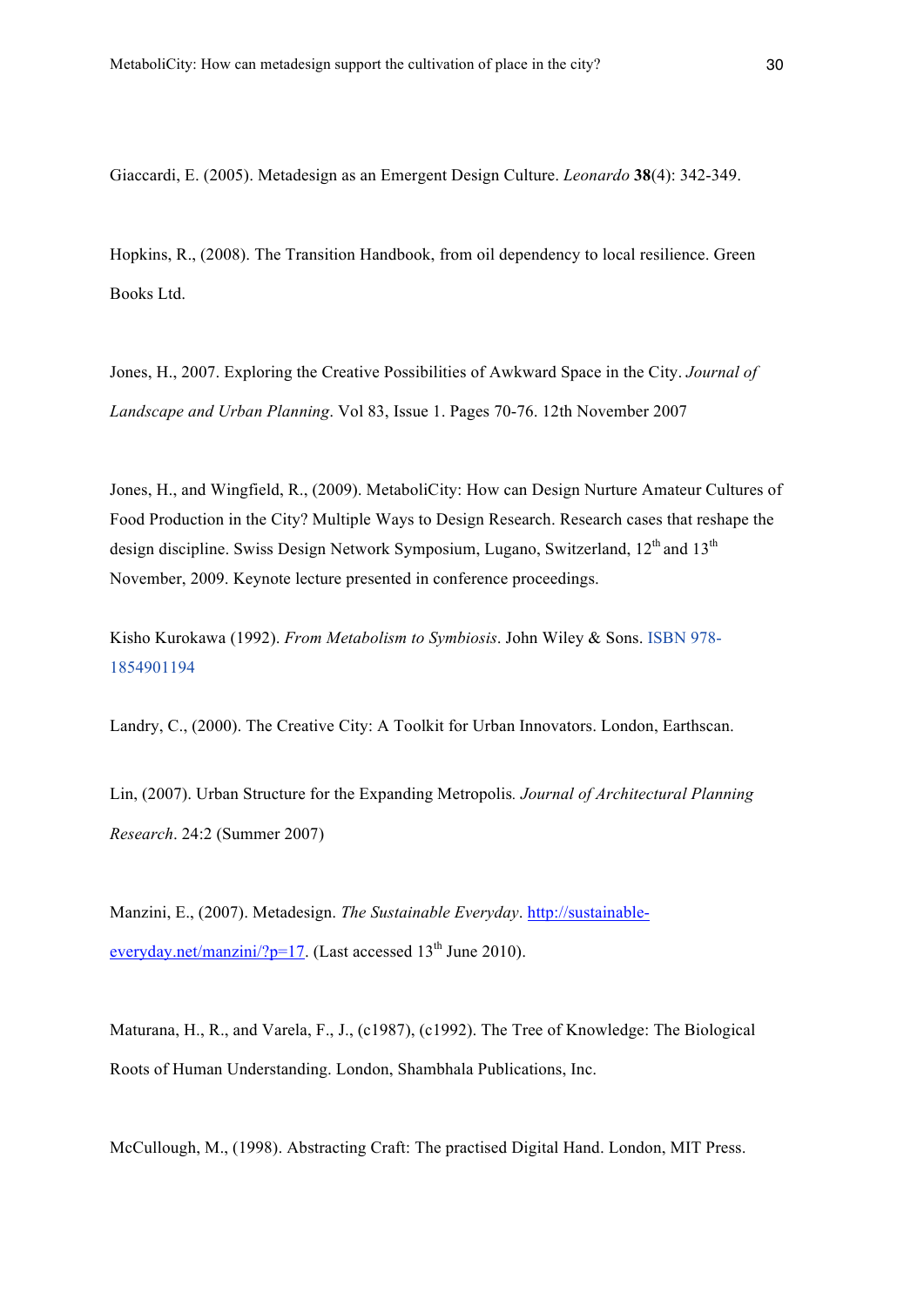Mollison, B., (1988). Permaculture: A Designer's Manual. Australia, Tagari Press.

Montenegro, (2010). Urban Resilience. *Seed Magazine*. http://seedmagazine.com/content/article/urban\_resilience/P4/ February 16, 2010. (Last Accessed June 4, 2010).

Mourgeot, L., (2006). Growing better cities: Urban agriculture for sustainable development. ISBN 1-55250-226-0

Editor Petrescu, D., (2002). Working with uncertainty towards a real public space. Architecture and participation. London, Routledge.

Reason, P. and Bradbury, H., (2006). Handbook of Action Research. London, Sage Publications Ltd.

Steffan, A., (2004). http://www.worldchanging.com/archives//000550.html

Thackara, J., (2005). In the Bubble: Designing in a complex world. Cambridge, MA: MIT Press.

Viljoen, A., (2006). CPULs - Continuous Productive Urban Landscapes: Designing Urban Agriculture for Sustainable Cities. London, Architectural Press.

Wood, J., (2005) 'The Tetrahedron Can Encourage Designers To Formalise More Responsible Strategies', *Journal of Art, Design & Communication*, Volume 3 Issue 3, Editor, Linda Drew, UK, ISSN: 1474-273X, pp. 175-192